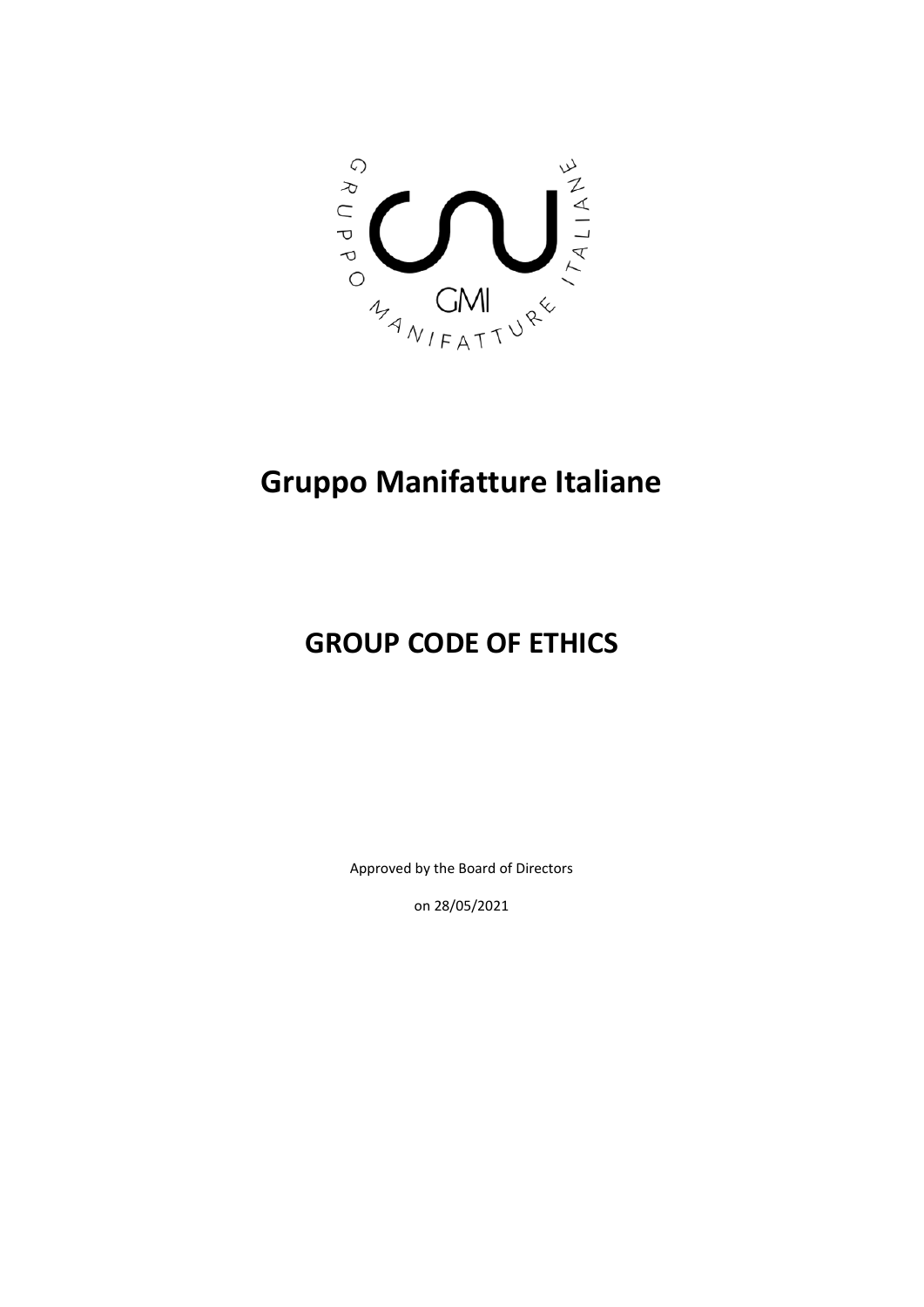## **DOCUMENT CHECK SHEET**

#### **IDENTIFICATION**

| <b>DOCUMENT TITLE</b> | <sup>1</sup> Organisation, management and control model pursuant to Article 6(3) of<br>Legislative Decree No. 231 of 8 June 2001 |
|-----------------------|----------------------------------------------------------------------------------------------------------------------------------|
|                       | <b>GROUP CODE OF ETHICS</b>                                                                                                      |

#### **REVISIONS**

| <b>VERSION</b> | <b>ISSUE DATE</b> | <b>REMARKS</b> | <b>SIGNATURE</b> |
|----------------|-------------------|----------------|------------------|
| V.01           | 28/05/2021        | First issue    |                  |
|                |                   |                |                  |
|                |                   |                |                  |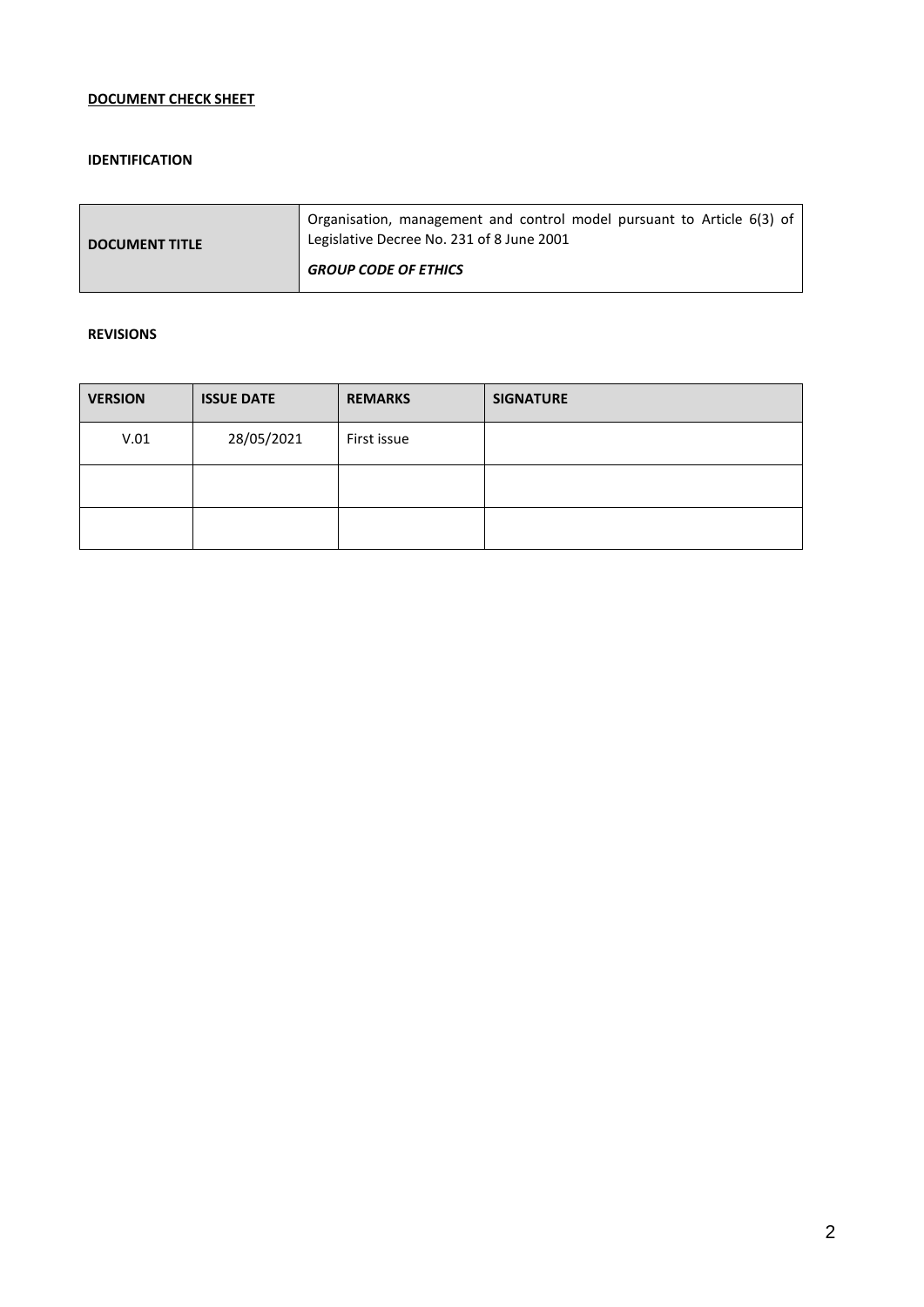## **TABLE OF CONTENTS**

| 1. |      |                                                                                        |  |  |  |  |
|----|------|----------------------------------------------------------------------------------------|--|--|--|--|
| 2. |      |                                                                                        |  |  |  |  |
| 3. |      |                                                                                        |  |  |  |  |
| 4. |      |                                                                                        |  |  |  |  |
| 5. |      |                                                                                        |  |  |  |  |
|    | 5.1  |                                                                                        |  |  |  |  |
|    | 5.2  |                                                                                        |  |  |  |  |
|    | 5.3  |                                                                                        |  |  |  |  |
| 6. |      |                                                                                        |  |  |  |  |
|    | 6.1  |                                                                                        |  |  |  |  |
|    | 6.2  |                                                                                        |  |  |  |  |
|    | 6.3  |                                                                                        |  |  |  |  |
|    | 6.4  |                                                                                        |  |  |  |  |
|    | 6.5  |                                                                                        |  |  |  |  |
|    | 6.6  |                                                                                        |  |  |  |  |
|    | 6.7  |                                                                                        |  |  |  |  |
|    | 6.8  |                                                                                        |  |  |  |  |
|    | 6.9  | Protection of personal data and handling of reports containing such data  12           |  |  |  |  |
|    | 6.10 |                                                                                        |  |  |  |  |
|    |      | 6.11.1 Use of personal computers, mobile communication systems and other equipment  13 |  |  |  |  |
|    |      |                                                                                        |  |  |  |  |
|    |      |                                                                                        |  |  |  |  |
|    |      |                                                                                        |  |  |  |  |
|    |      |                                                                                        |  |  |  |  |
| 7. |      |                                                                                        |  |  |  |  |
|    | 7.1  |                                                                                        |  |  |  |  |
|    |      |                                                                                        |  |  |  |  |
|    |      |                                                                                        |  |  |  |  |
|    | 7.2  |                                                                                        |  |  |  |  |
| 8. |      |                                                                                        |  |  |  |  |
|    | 8.1  |                                                                                        |  |  |  |  |
|    | 8.2  |                                                                                        |  |  |  |  |
|    | 8.3  |                                                                                        |  |  |  |  |
|    | 8.4  |                                                                                        |  |  |  |  |
|    | 8.5  |                                                                                        |  |  |  |  |
|    | 8.6  |                                                                                        |  |  |  |  |
|    | 8.7  |                                                                                        |  |  |  |  |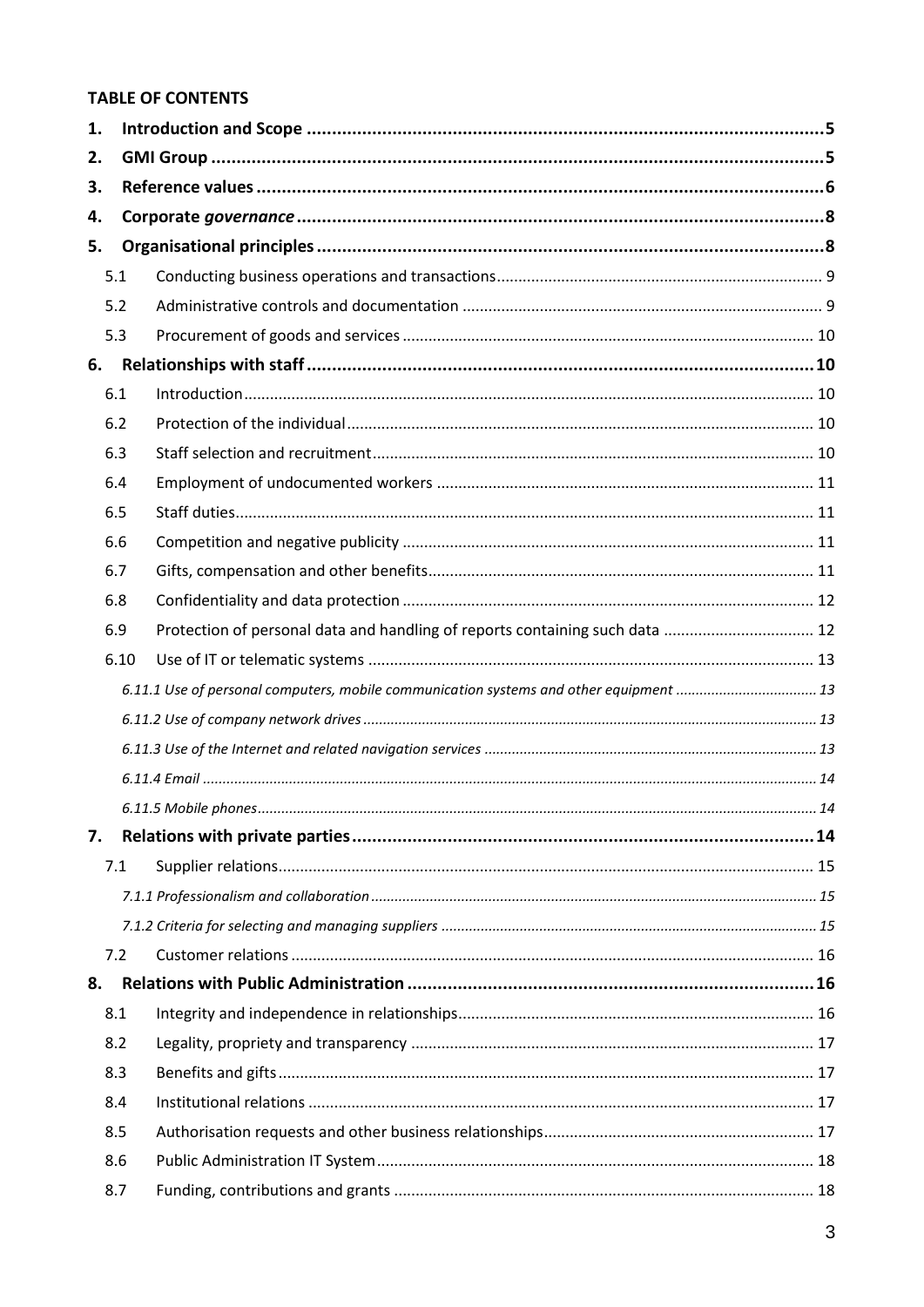| 8.8  |                                                                                                                                                                              |
|------|------------------------------------------------------------------------------------------------------------------------------------------------------------------------------|
|      |                                                                                                                                                                              |
|      |                                                                                                                                                                              |
|      |                                                                                                                                                                              |
|      |                                                                                                                                                                              |
|      |                                                                                                                                                                              |
| 11.2 |                                                                                                                                                                              |
| 11.3 |                                                                                                                                                                              |
|      |                                                                                                                                                                              |
|      | Interaction with Customs Authorities and proper management of related obligations  18<br>Rules of conduct regarding financial statements and management of tax obligations19 |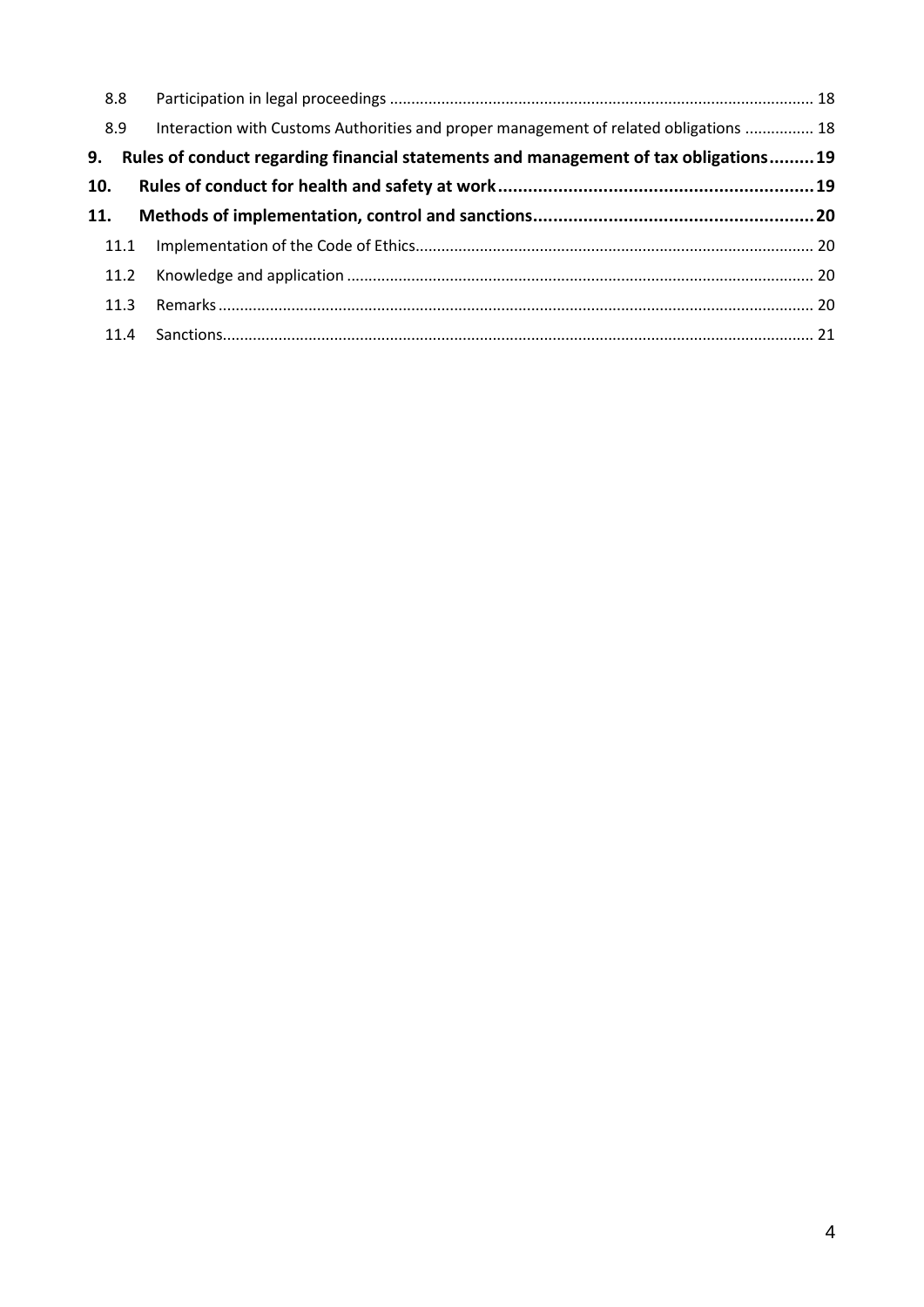#### <span id="page-4-0"></span>**1. INTRODUCTION AND SCOPE**

This Code of Ethics represents the corporate deontology tool aimed at formalising the ethical principles and general rules that, like legal, regulatory and contractual ones, characterise the organisation and activities of Gruppo Manifatture Italiane S.p.A. (hereinafter also only "GMI") and of the companies subject to its management and co-ordination (hereinafter also only "GMI Group" or "Group").

The Code of Ethics is therefore the set of fundamental guidelines that should inspire the GMI Group's activities and guide the conduct of employees, including managers, associates (consultants, *partners* and third parties in general who have contractual relationships with the Group), members of administrative and management bodies and control bodies (hereinafter referred to as "Recipients") for the proper functioning, reliability and integrity of the companies belonging to the GMI Group.

The GMI Group will monitor effective compliance with the Code, providing appropriate information, prevention and control tools and guaranteeing the transparency of the conduct implemented, intervening, where necessary, to restrain any actions not in line with the principles of the Code.

Furthermore, the Code of Ethics is an element of the Organisation, Management and Control Model pursuant to Legislative Decree no. 231/01, adopted by GMI and the other companies in the Group.

## <span id="page-4-1"></span>**2. GMI GROUP**

The GMI Group is a flagship of excellence in the production of luxury footwear in Italy. The heart of the GMI Group's activities is in Tuscany, a region with a long history of excellence in the manufacture of luxury footwear. Being established in this area gives access to key expertise in terms of human resources and strategic suppliers.

The Group's aim is to design and produce the highest quality footwear for its customers, made with Italian craftsmanship in compliance with the highest standards of sustainability in the supply chain, enhancing the know-how of its craftsmen and people combined with the most advanced production technologies.

For the purposes of pursuing the interests of the group, GMI's conduct is based on compliance with the principles of proper corporate and entrepreneurial management of the companies subject to its management and co-ordination.

The GMI Group's management seeks to strike a fair balance between all the interests involved. The individual operations carried out by the directors must, therefore, be appreciated and assessed ex-ante by each company in the GMI Group, also taking into account the advantage (actual or justifiably potential) to it arising from the pursuit of group policy and, in the broader context, of the economic, capital and financial expectations derived directly or indirectly from the economic, capital and financial strategies of the entire GMI Group.

GMI has the power to issue directives and exercise co-ordinating functions in relation to Group companies, but each company's administrative and management bodies remain solely responsible for fulfilling the prerogatives typical of such bodies, with regard to the adequacy of the company's organisational, administrative and accounting structure, strategic, industrial and financial plans and general management performance.

GMI Group companies are therefore invited to adapt the directives received from the parent company to their particular organisational and operational requirements and to the local regulatory context. They are also encouraged to seek GMI's support and to request any necessary or useful information in order to be able to make complete and adequate evaluations in relation to the transactions undertaken.

GMI is required to provide each Group company with all necessary or appropriate information to allow the organisation to analytically justify the taking of decisions and/or the approval of operations that are even only apparently uneconomic for the company itself, through a precise indication of the reasons and interests being assessed for the purposes of the decision.

This is without prejudice to the right of the administrative and management bodies of the Group companies to take decisions that deviate from the guidelines provided by GMI, giving adequate reasons for the deviation.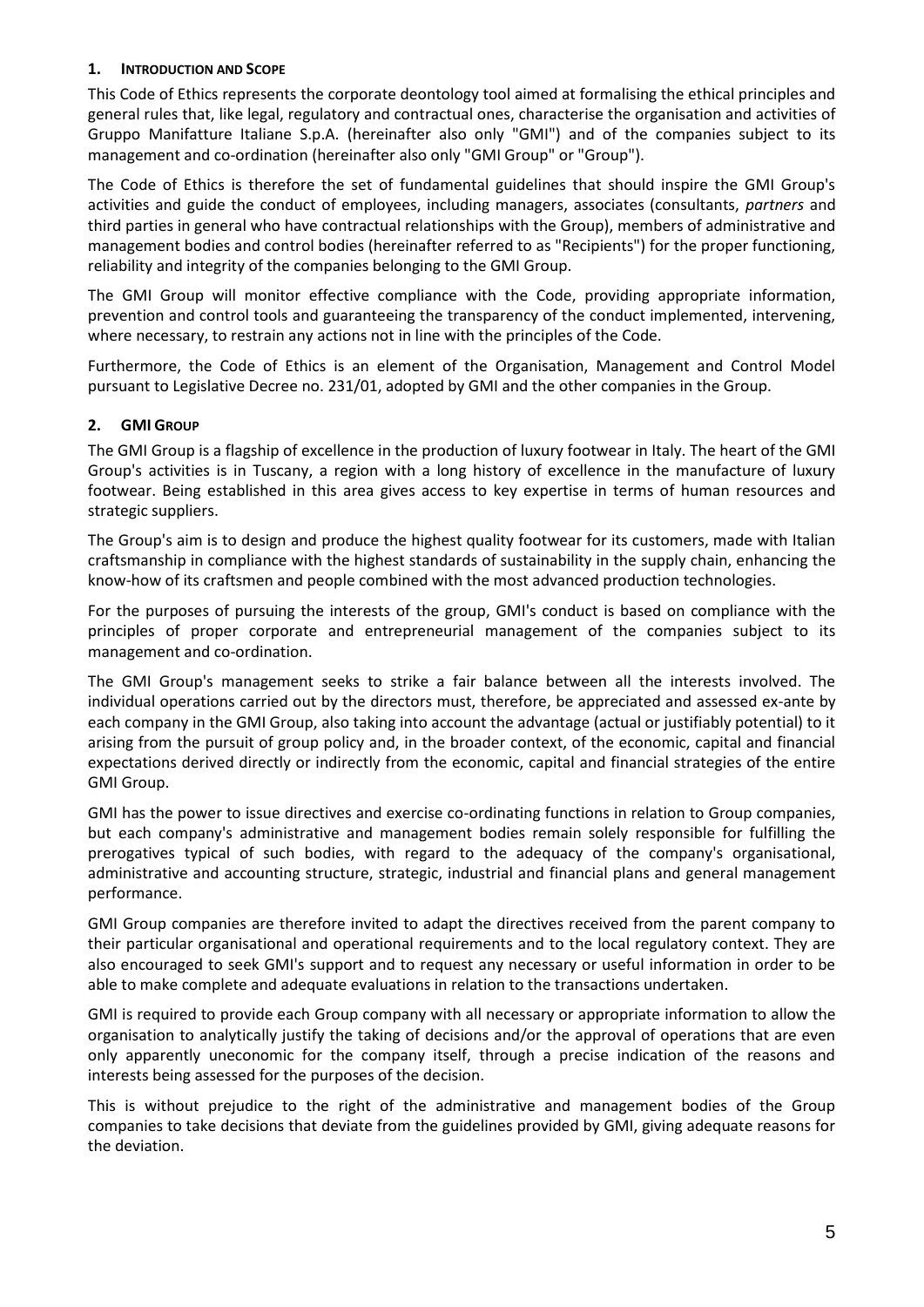In addition, the exchange of intra-group information is guaranteed, which allows the identification and traceability of sources, information and controls carried out in relation to the formation and implementation of decisions by Group companies, as well as the management of financial resources. Each Group company must then ensure the correct recording of accounting and corporate data and information by means of computerised systems and/or paper support.

## <span id="page-5-0"></span>**3. REFERENCE VALUES**

#### **Compliance with laws and regulations**

The GMI Group considers compliance with all applicable laws and regulations in force to be an essential principle and asks the Recipients of this Code to comply with this requirement and to behave in a manner that does not undermine its moral and professional reliability.

The GMI Group recognises the importance and value of the principles of democratic order and free political determination that underpin the State, hindering any behaviour that may constitute or be linked to activities of terrorism or subversion of the democratic order of the State or that may constitute or be linked to transnational crimes relating to criminal association, including mafia-type crimes or the facilitation of personal gain.

The GMI Group is firmly opposed to any conduct involving the use, substitution and transfer of money, goods or other utilities originating from the commission of a crime and prohibits its employees, members of corporate bodies, all associates and for that matter all Recipients, from committing or participating in the commission of acts related to money laundering, self-laundering, receiving and using money, goods and other utilities of illegal origin.

#### **Respect for the individual**

The GMI Group recognises as a primary value the protection of personal safety, freedom and individual personality.

Therefore, in carrying out its activities, GMI and the other companies in the Group reject any behaviour that could lead or contribute to harming individual safety or exploiting people.

#### **Honesty and propriety**

The GMI Group operates in accordance with professional ethics and internal regulations. The pursuit of the Group's interest can never justify conduct contrary to the principles of honesty and propriety; also for this reason, any form of benefit or gift, received or offered, which may be intended as a means of influencing the independent judgement and conduct of the parties involved is prohibited.

Gifts and other entertainment expenses are allowed, provided they are within limits that do not compromise the integrity and ethical-professional correctness of the parties and provided they can always be considered customary in relation to the occasion and of modest value.

#### **Impartiality, equality and absence of discrimination**

The GMI Group, in full compliance with the principle of good faith, operates impartially in the exercise of its activities and also adopts a structure and organisation that guarantees the principle of independent judgement and the absence of any commercial or financial interest that could lead to biased behaviour, favourable treatment or inequality.

In its relations with all counterparts, the Group avoids any discrimination based on the age, racial and ethnic origin, nationality, political and trade union beliefs, religious beliefs, gender, sexuality or state of health of its stakeholders.

Any act of propaganda, instigation and incitement of discrimination or violence on racial, ethnic, national or religious grounds, which, committed in such a way as to give rise to a real danger of dissemination, is based in whole or in part on the denial, gross trivialisation or condoning of the Holocaust or crimes of genocide, crimes against humanity and war crimes as respectively defined by the Statute of the International Criminal Court, ratified by Law No. 232 of 12 July 1999, is prohibited.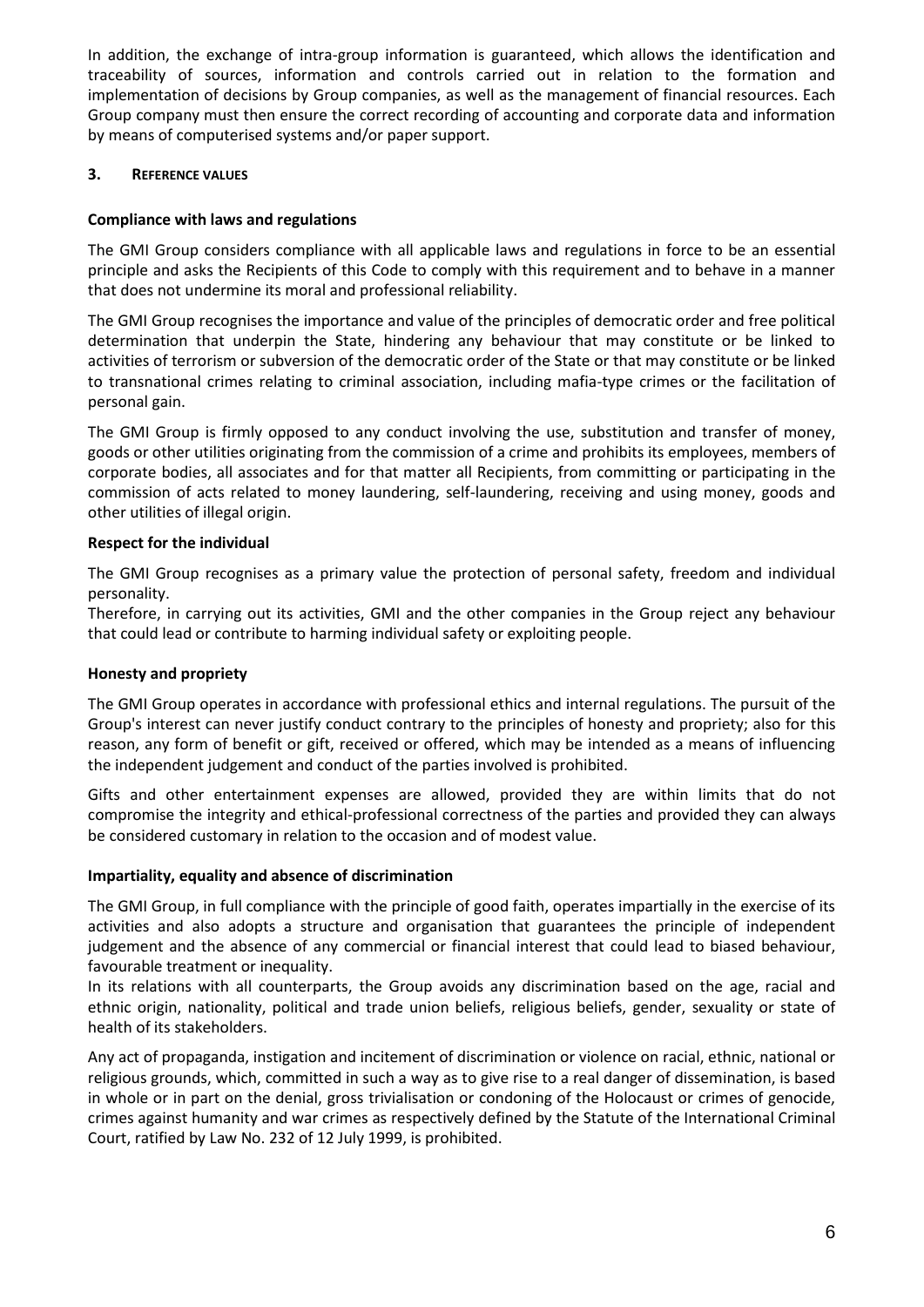#### **Conflicts of interest**

In carrying out its activities, the Group shall avoid any real or even potential conflict of interest. Recipients of the Code of Ethics must avoid situations in which conflicts of interest may arise between their personal economic activities and their duties within the Group, refraining from taking advantage of their position and always acting impartially and in the best interests of the GMI Group.

## **Environmental protection**

The Group is aware of the impact of its activities on the economic and social development and quality of life of the territory in which it operates. For this reason, in carrying out its activities, GMI and the other companies belonging to the Group are committed to strict compliance with all environmental legislation and regulations applicable to its sector, safeguarding the surrounding environment and contributing to the sustainable development of the territory.

With this in mind, when promoting, designing or entrusting third parties with construction or maintenance work on its own premises, with the management of activities that generate environmental impacts or with the disposal of the waste produced, the GMI Group ensures the prior technical-professional qualification of the suppliers used, as well as the provision of specific contractual clauses requiring them to comply with all applicable environmental regulations, the procedures laid down and the ethical principles defined by the GMI Group.

The GMI Group guarantees, in all instances, the identification and creation of appropriate roles and functions that ensure the technical skills and powers necessary for the verification, assessment, management and control of environmental risk.

#### **Diligence and good faith**

Each employee and associate must act loyally and in good faith, basing their activities on the principles of propriety and integrity and complying with their contractual obligations.

They must also be familiar and comply with the content of this Code of Ethics and their conduct must be based on respect, co-operation and mutual collaboration with all stakeholders.

#### **Competition and free competition**

The GMI Group recognises the fundamental importance of a competitive market and, in compliance with national and EU regulations on antitrust and with the guidelines and directives of the Italian Antitrust Authority, it does not behave or sign agreements with other companies that could negatively affect competition between the various operators in its market.

In particular, the GMI Group and its Recipients avoid practices (creation of cartels, market sharing, limitations to production or sales, conditional agreements, etc.) that may represent a violation of competition laws and, additionally, avoid engaging in other conduct that may lead to a distortion of competition in the acquisition of goods and services, for example through the bribing of private contractual counterparties.

All Recipients shall also refrain from putting undue pressure, threats, acts of violence, artifices, fraudulent means or any other conduct that may prevent or disturb, in any way, the performance of the commercial and entrepreneurial activities of others or the free exercise of competition on the market.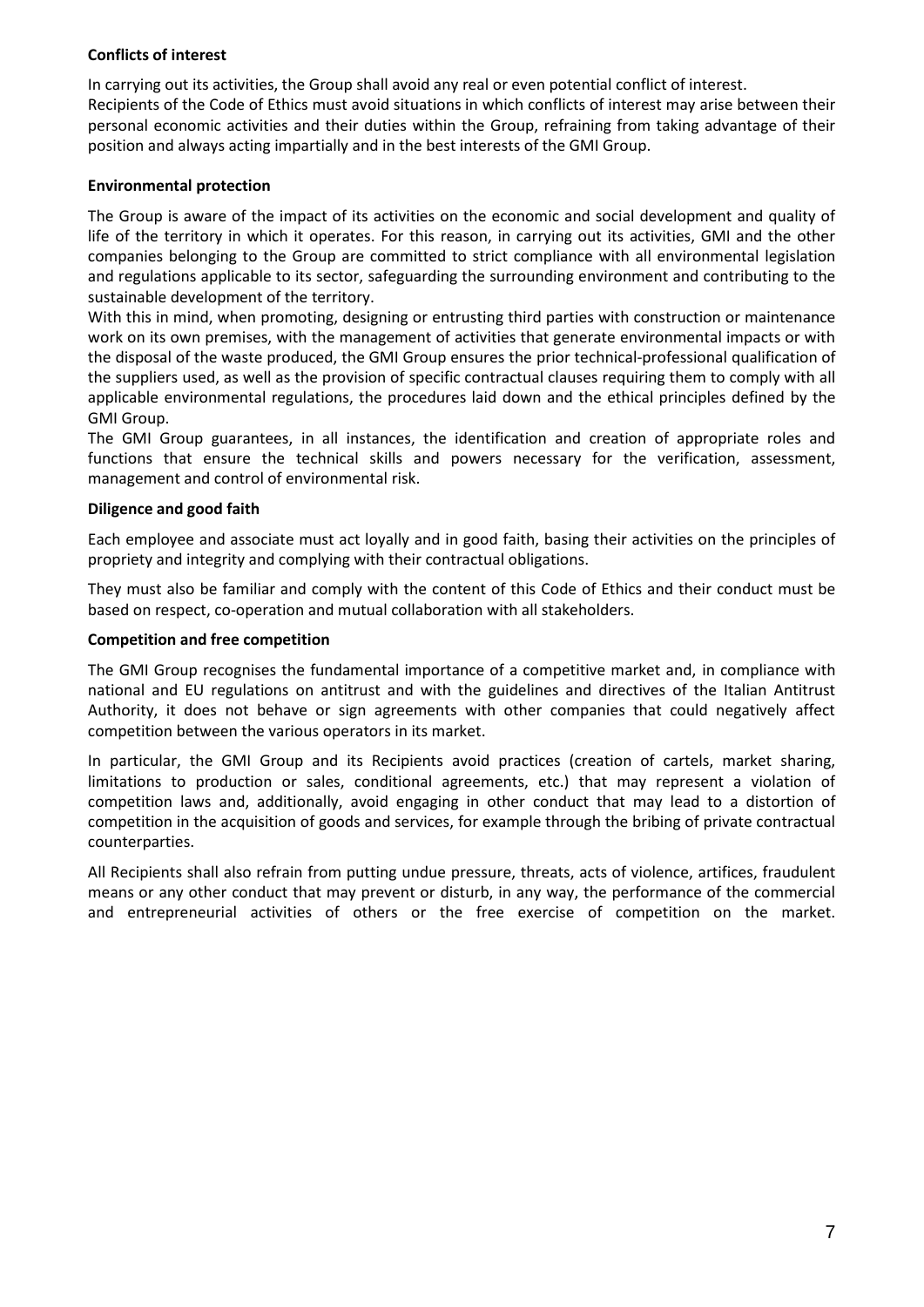## **Protection of copyright and industrial property rights**

In carrying out its activities, the GMI Group avoids any situation of conflict, violation of copyrights or industrial property rights belonging to third parties, condemning all possible forms of counterfeiting or misuse of tools and marks of authentication, certification or recognition, trademarks, logos, patents, designs or models, and calling on all those who work on behalf of the GMI Group to comply with all existing regulations to protect them.

GMI and the other companies belonging to the Group also condemn the reproduction of software, photos, images, music or audiovisual material or other works protected by the copyright of others, other than those authorised by prior licence agreements.

## <span id="page-7-0"></span>**4. CORPORATE** *GOVERNANCE*

The *governance* system is oriented towards guaranteeing responsible management of the business and transparency towards third parties, employees(including managers), associates,partners and all stakeholders in general, with a view to pursuing the company's objectives.

The members of the corporate bodies must conduct their activities in accordance with the principles of propriety and integrity, refraining from acting in situations of conflict of interest within the scope of their activity in the company. The members of the corporate bodies are also required to comply with the guidelines that the GMI Group provides in the relations they maintain, on its behalf, with public institutions and with any private entity. They are obliged to make confidential use of the information they obtain in the course of their duties and may not use their position to obtain direct or indirect personal advantage. Members of corporate bodies are also required to comply with all applicable regulations and the principles contained in this Code of Ethics.

GMI and the other companies in the Group adopt a system of delegation of powers and functions, based on their activities and organisational complexity, which explicitly and specifically provides for tasks to be assigned to persons with the appropriate skills, expertise and organisational role.

In compliance with current regulations and with a view to planning and managing activities aimed at efficiency, propriety and transparency, the GMI Group adopts organisational and management measures suitable for preventing unlawful conduct or conduct that is in any way contrary to the rules of this Code.

## <span id="page-7-1"></span>**5. ORGANISATIONAL PRINCIPLES**

The products and production activities carried out by the GMI Group companies meet the requirements of the company's organisational system, as prescribed by the relevant *standards*.

In addition to the monitoring system for the entire production and logistics process, the focus is on ensuring that business decisions and controls are carried out in accordance with the principles of:

- **Traceability:** it must be possible to track the creation of records and information/documentary sources used to support the activity carried out, in order to guarantee the transparency of the choices made. GMI and the other companies belonging to the Group must ensure that all operations and transactions are verifiable, documentable, consistent and fair. To this end, the traceability of the activity must be ensured through adequate documentary support on which audits can be carried out at any time. Thus, for each transaction it should be easy to identify who authorised the transaction, who physically carried it out and who checked it;
- **Separation of duties:** there must be no subjective identity between those who take or implement decisions, those who must give accounting evidence of the operations agreed upon and those who are required to carry out the audits provided for by law and by the procedures laid down in the internal control system;
- **Signatory and authorisation powers:** there must be formalised rules for the exercise of internal signatory and authorisation powers.

Furthermore, it is necessary that:

- o no one is given unlimited powers;
- o powers and responsibilities are clearly defined and known within the organisation;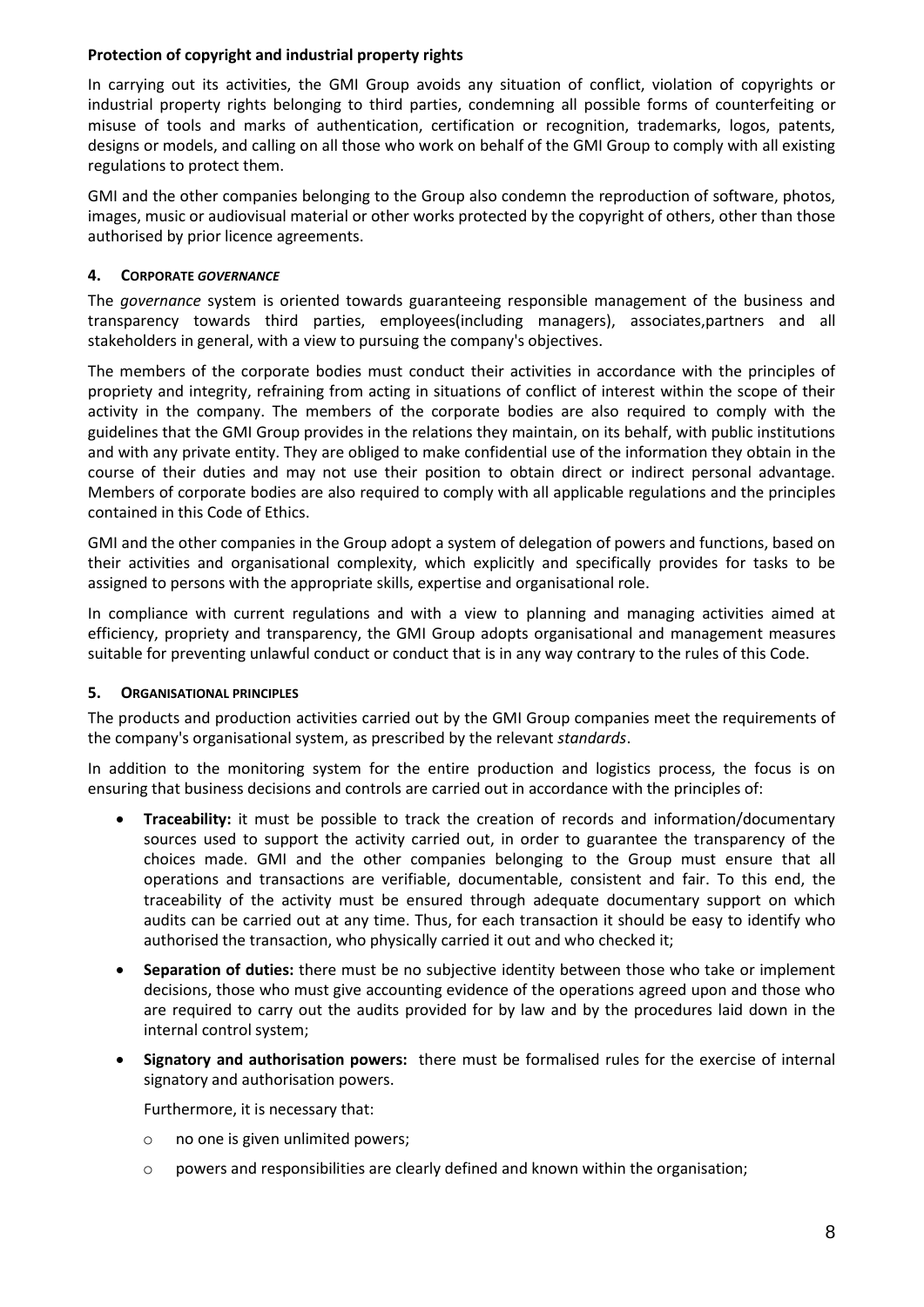- o the powers of authorisation and signature are consistent with the organisational responsibilities assigned;
- **Archiving/retention of documents:** documents relating to the activity must be archived and stored by the responsible department in such a way that they cannot be altered at a later date, except with appropriate evidence;
- **Confidentiality:** access to documents already archived, as referred to in the previous point, must be justified and allowed only to those legally and internally authorised;
- *Reporting***system:** the persons called upon to carry out the various activities are accountable for their actions;
- **Monitoring:** there must be monitoring of the activity carried out, which in turn must be properly documented and tracked.

## <span id="page-8-0"></span>**5.1** *Conducting business operations and transactions*

Every operation and/or transaction, in the broadest sense of the term, must be legitimate, authorised, consistent, congruent, documented, recorded and at all times verifiable.

Associates are required to comply with the operating procedures and protocols provided for the forming and implementation of decisions.

The procedures governing transactions must make it possible to carry out audits on the transaction's details, the reasons why it was carried out, the authorisations to carry it out and its execution.

Any person carrying out operations and/or transactions involving sums of money, goods or other economically valuable utilities, belonging to the Group, shall act upon specific authorisation and provide valid evidence for its verification at any time.

Each associate is responsible for the truthfulness, authenticity and originality of the documentation and information provided in the performance of their duties.

#### <span id="page-8-1"></span>**5.2** *Administrative controls and documentation*

Each GMI Group companyhas a particular duty to record and keep administrative, economic and financial information in its archives.

Those entrusted with the task of keeping accounting records are obliged to make all entries accurately, completely, truthfully and transparently and to allow any verification by persons, including external persons, appointed for this purpose.

Recording and *reporting* criteria must be consistent with each other in order to provide a consistent basis for assessing, managing and reporting on the operations carried out by the company.

GMI, for itself and for the other Group companies, has defined the following specific obligations that should be used as a reference for compliance with these principles:

- complying, in the performance of the tasks assigned, with the provisions of the law and the established accounting, reporting and control procedures and guidelines;
- being accurate, timely and thorough in the drafting and storage of documents. The latter should be completed by indicating all data and/or information that may have an influence on the decisionmaking process;
- before signing a document, ensuring that the information it contains is true, correct, complete and in accordance with the relevant laws;
- before engaging the company in any business transaction or reporting administrative and financial information, ensuring that all necessary authorisations are obtained and properly documented;
- keeping all documents secure, including information available to the Group in electronic form;
- facilitating access to the documentation under their responsibility and providing accurate and comprehensive information to the control bodies and any other authorised person.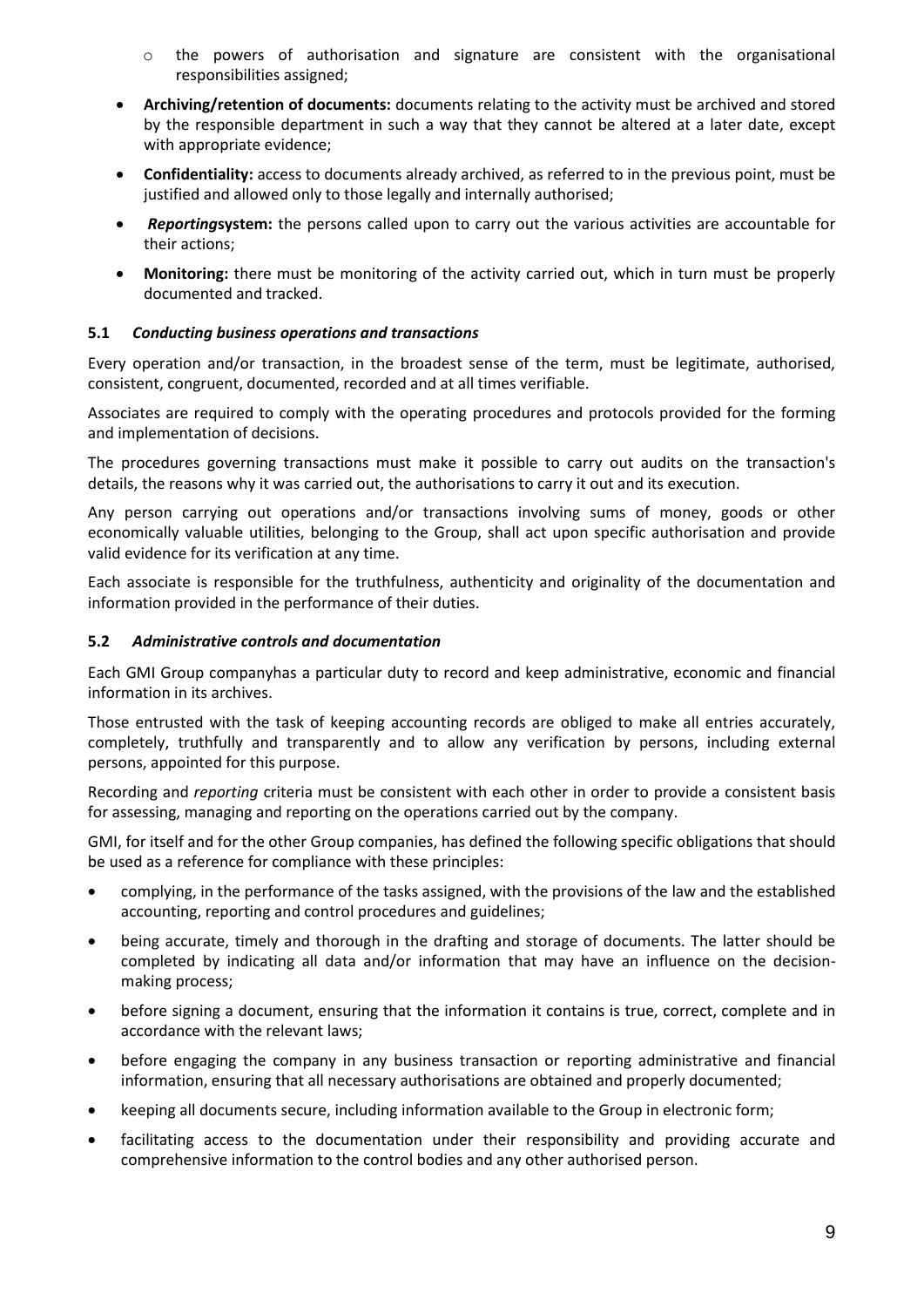## <span id="page-9-0"></span>**5.3** *Procurement of goods and services*

The selection of suppliers and the formulation of conditions for the purchase of goods and services for the GMI Group is based on values and parameters of competition, objectivity, propriety, integrity, ethics, respectability and reputation, impartiality, fairness of price and quality of the goods and/or services, carefully assessing the guarantees of assistance and the panorama of offers in general. In particular, the fulfilment of these requirements will be verified prior to the establishment of the contractual relationship with suppliers and, subsequently, during the course of the contractual relationship.

Purchasing processes must be based on the search for the greatest competitive advantage for the GMI Group and on fairness and impartiality towards any supplier meeting the necessary requirements, as well as on compliance with the laws and regulations in force.

Those who make any purchase of goods and/or services, including external consultancies and partnerships, must always act in compliance with the above principles, operating with due diligence and refraining from receiving, concealing or replacing money, goods or other benefits of unlawful origin.

Moreover, the GMI Group strongly condemns the purchase of goods resulting from any crime and puts in place specific controls and checks to prevent this.

#### <span id="page-9-1"></span>**6. RELATIONSHIPS WITH STAFF**

## <span id="page-9-2"></span>**6.1** *Introduction*

The GMI Group recognises the value of human resources, respecting their autonomy and the importance of their participation in company activities.

The management of employee relations is oriented towards fostering the professional growth and skills of each employee, including through the use of incentive tools.

The GMI Group opposes any behaviour or attitude that is discriminatory or harmful to individuals, their beliefs and preferences. The GMI Group also considers any kind of harassment or unwanted behaviour, such as that related to race, gender or other personal characteristics with the purpose and effect of violating the dignity of the person to whom such harassment or behaviour is directed, whether inside or outside the workplace, to be totally unacceptable and therefore prohibited.

## <span id="page-9-3"></span>**6.2** *Protection of the individual*

The GMI Group is committed to ensuring compliance with the conditions necessary for the existence of a collaborative and non-hostile working environment and to preventing discriminatory behaviour of any kind. Everyone's cooperation is required in order to maintain a climate of mutual respect for the dignity, honour and reputation of each individual.

The GMI Group is also committed to guaranteeing the protection of working conditions in order to safeguard the psycho-physical integrity of workers, respecting their moral character and preventing them from being subjected to unlawful conditions or undue hardship.

## <span id="page-9-4"></span>**6.3** *Staff selection and recruitment*

Without prejudice to the obligations arising from the provisions in force, the selection of staff is subject to verification that the candidates fully match the professional roles required by the company, while respecting equal opportunities for those concerned.

Within the limits of available information, the GMI Group adopts appropriate measures to avoid favouritism, nepotism or forms of patronage in the selection and recruitment phases.

Staff are hired on the basis of regular employment contracts based on the provisions of the applicable National Collective Labour Agreements (CCNL in Italy) and in full compliance with regulations on working time, rest periods and holidays. Any form of employment relationship that does not comply with or otherwise circumvents the applicable regulations is not permitted. In this sense, the GMI Group strongly condemns the exploitation, recruitment or employment of labour through any form of illegal intermediary activity - including that which falls under the Article 603 bis of the Italian Criminal Code (known as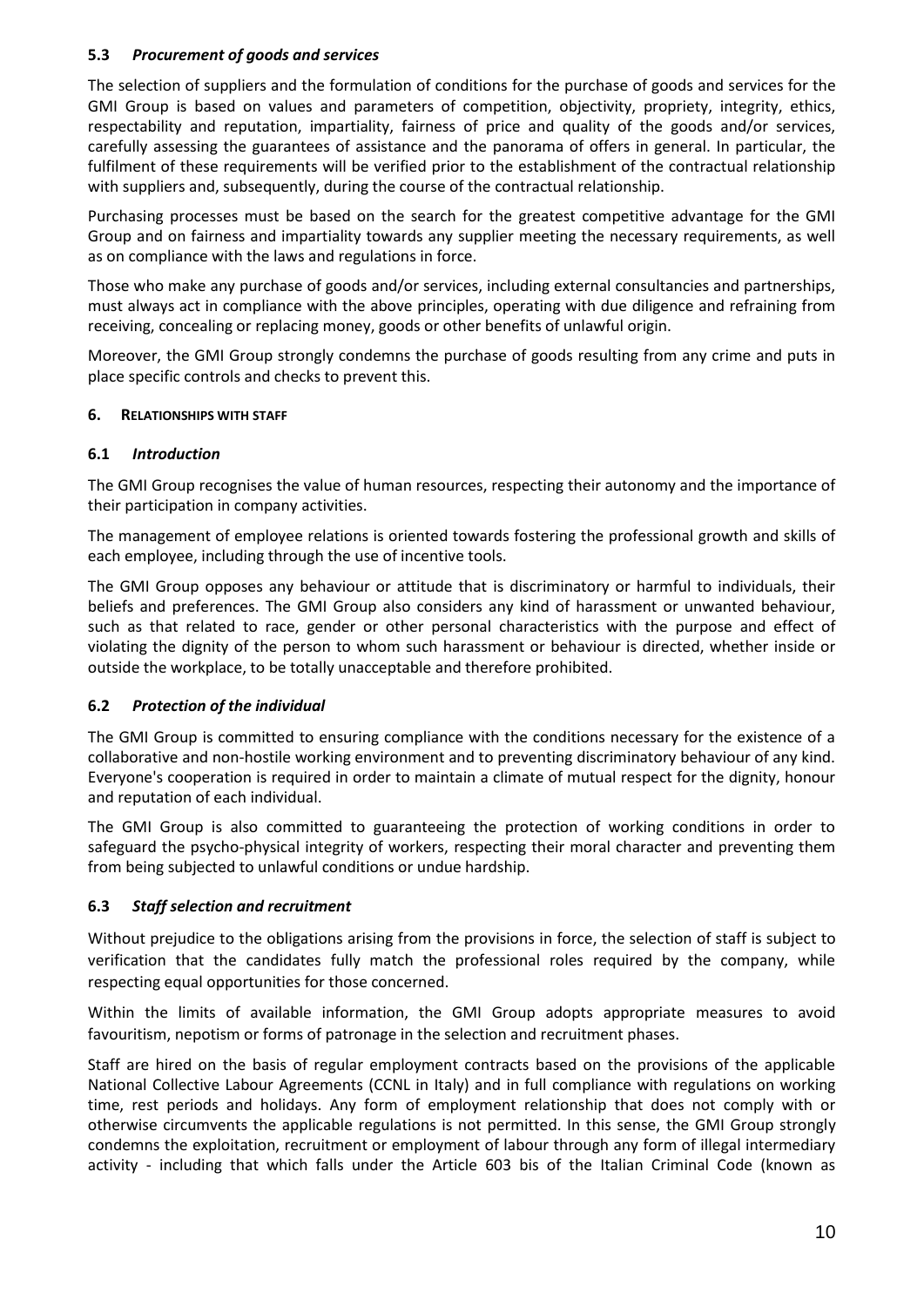'caporalato') - and which leads to the exploitation of the worker and takes advantage of their state of need. To this end, GMI has also implemented specific checks and controls to ensure that the companies it selects as its service providers do not employ workers recruited in this way.

## <span id="page-10-0"></span>**6.4** *Employment of undocumented workers*

The GMI Group also considers it a mandatory principle to employ only personnel who are fully compliant with current immigration regulations. In view of this, all Recipients of this Code must adopt the following practices:

- not employing personnel who are not in compliance with the provisions in force concerning residence permits and/or who cannot present a valid residence permit;
- in accordance with the provisions and regulations adopted by the company, requiring all suppliers who provide services or operations to use only staff who are in compliance with the provisions in force on residence permits and/or who can produce a valid residence permit.

Under no circumstances may measures be taken to illegally obtain the entry of foreigners into the territory of the State and/or to facilitate their stay there in violation of Legislative Decree no. 286/1998.

## <span id="page-10-1"></span>**6.5** *Staff duties*

All staff shall comply with the obligations laid down in the Code of Ethics and shall, in the performance of their duties, comply with the law and base their conduct on the ethical principles of diligence, good faith, integrity, propriety, loyalty and all other principles laid down in this Code.

All Recipients shall endeavour to maintain a decent working environment where the dignity of each individual is respected.

In particular, the staff of GMI and other companies belonging to the Group:

- must not work under the influence of alcohol or drugs;
- must be sensitive to the needs of those who may experience physical discomfort from the effects of 'passive smoking' in the workplace;
- must avoid behaviour that could create an intimidating or offensive attitude towards colleagues or subordinates in order to marginalise or discredit them in the working environment.

## <span id="page-10-2"></span>**6.6** *Competition and negative publicity*

It is prohibited for Recipients to maintain relations with or provide confidential and reserved information to third parties that may cause damage and harm to the GMI Group.

Employees of GMI and the other companies in the Group may not provide consultancy, surveys or assistance to operators in the sector, not even free of charge, unless expressly authorised to do so by the company in question, which in all instances reserves the right to assess the possible incompatibility of the assignment, in accordance with the provisions of the law and internal regulations.

## <span id="page-10-3"></span>**6.7** *Gifts, compensation and other benefits*

Employees may not request, for themselves or for others, gifts or other benefits, nor accept them, except in the case of gifts of modest value or in accordance with normal business practice and courtesy, from anyone who has benefited or who may benefit from the company's activities.

Employees may also not offer gifts or other benefits to any person from whom they may obtain favourable treatment in the conduct of any activity related to that of the GMI Group.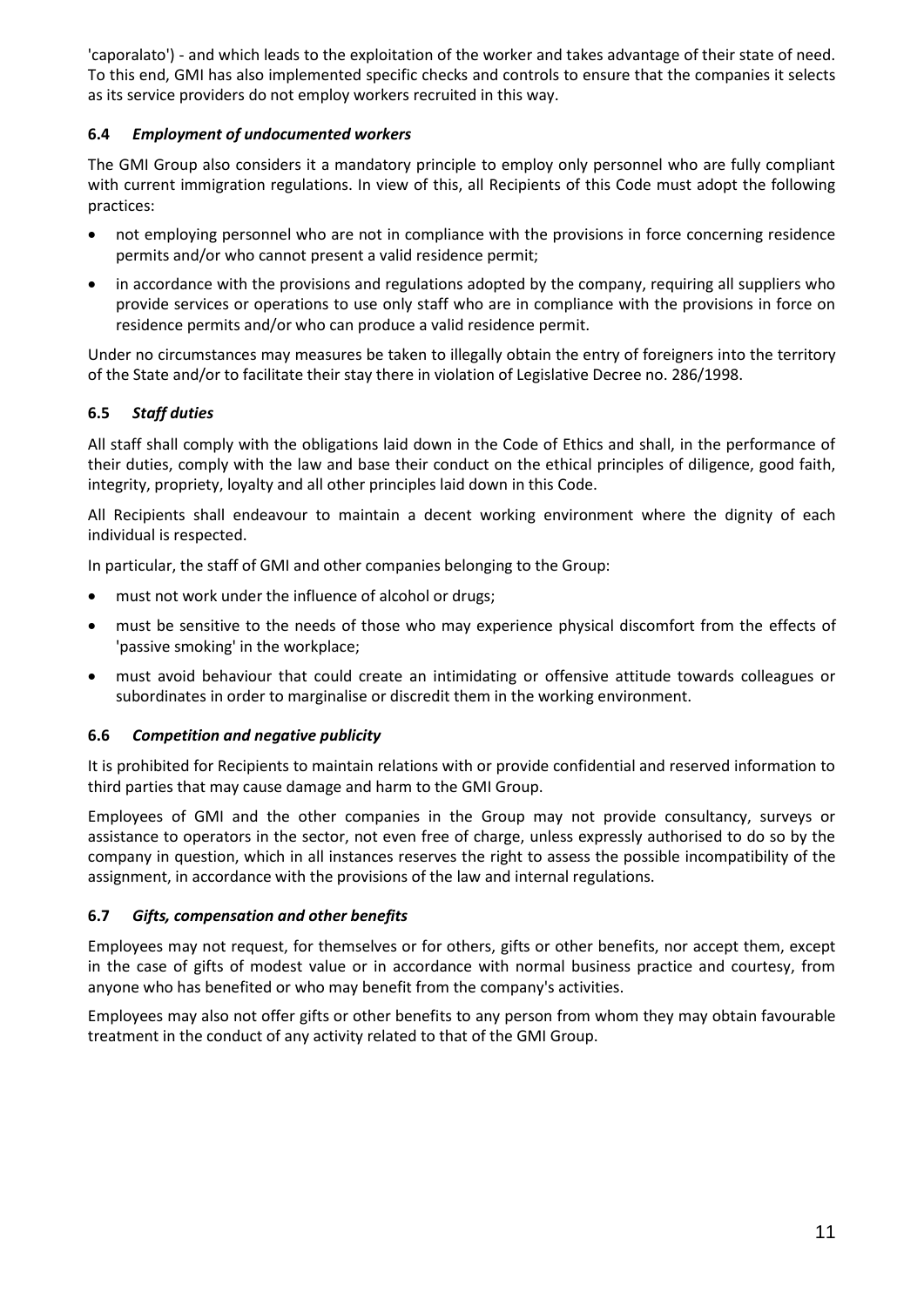## <span id="page-11-0"></span>**6.8** *Confidentiality and data protection*

In accordance with legal provisions, the GMI Group guarantees the confidentiality of the information in its possession. Recipients are forbidden to use secret and/or confidential information for purposes unrelated to the performance of their activities or duties in the GMI Group, including in terms of the provisions of the Industrial Property Code, before it has been formalised, authorised or communicated to interested parties.

Furthermore, the GMI Group guarantees a high level of security in the selection and use of its own *information technology* systems that handle secret and/or confidential information, adopting the necessary security measures imposed by the laws currently in force to protect such information.

Among the categories of information and data subject to confidentiality obligations and which are prohibited from being communicated and disclosed to third parties are, by way of example and without limitation: company performance and productivity parameters; company agreements; agreements and contracts with suppliers and third parties; economic transactions; company documents of a strictly confidential nature; information covered by professional secrecy; *know-how* relating to the product and its industrialisation process; legal and administrative procedures involving companies belonging to the GMI Group; information concerning the performance of institutional activities and the disbursement of contributions; customer lists, price lists and bills of materials; information concerning the internal organisation and management of tangible and intangible assets of the GMI Group.

#### <span id="page-11-1"></span>**6.9** *Protection of personal data and handling of reports containing such data*

The GMI Group protects the privacy of its employees, in accordance with current legislation, and undertakes not to communicate or disseminate any personal data without the prior consent of the person concerned, except where required by law. To this end, all employees, including managers, members of corporate bodies and all other associates, are obliged to treat the data and information acquired and processed in the context of their working relationship or collaboration with the GMI Group as strictly confidential. Such data and information must therefore remain appropriately protected and may not be used for purposes unrelated to the exercise of their professional activity. It is forbidden to communicate or divulge the same, either within or outside the Group, except in compliance with current legislation and corporate procedures.

The categories of information and data subject to the above obligations and prohibitions include, by way of example but not limited to: data relating to employees, suppliers, associates and, in general, all data defined as personal by national and international legislation on the protection of privacy, particularly those that the law itself defines as sensitive or belonging to special categories.

The acquisition, processing and storage of the above-mentioned data are carried out according to specific procedures aimed at ensuring full compliance with the rules on privacy protection, thereby preventing unauthorised persons from gaining knowledge thereof. In this regard, the Company guarantees compliance with Legislative Decree no. 196/2003 and subsequent amendments and also complies with the provisions on the processing of personal data introduced by European Regulation 2016/679.

Employees and collaborators of GMI and other Group companies are therefore required to:

- collect the data for specified, explicit and legitimate purposes and not process them in any manner incompatible with those purposes;
- record data accurately and update as necessary;
- verify that the data are relevant and complete and that they do not exceed the purposes for which they were collected or subsequently processed;
- keep the data in a form which permits identification of the data subject and only for a period of time not exceeding that necessary for the purposes for which the data were collected or subsequently processed (known as *data retention*);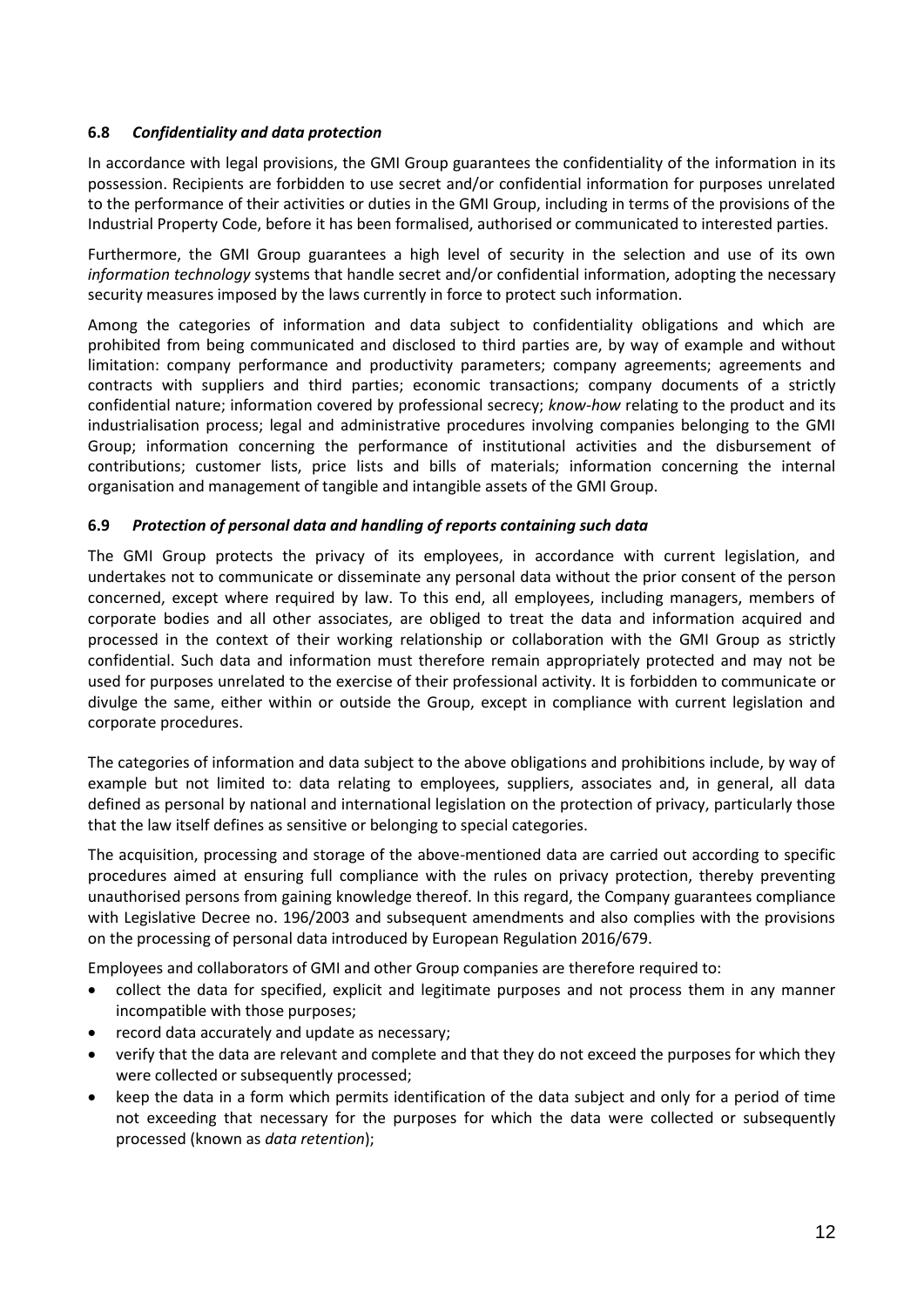- inform the data subject of the purposes and methods of data processing and of the compulsory or optional nature of providing the data;
- keep and control the data carefully to avoid the risk of their destruction or loss, even accidentally;
- consult only those documents and files, i.e. files or folders in digital format, to which they have authorised access and use them in accordance with their official duties;
- prevent unauthorised access to the data and any unlawful processing or processing not in accordance with the purposes of their collection;
- destroy the data when the reasons for their storage and use cease to exist or if the authorisation to process them is withdrawn.

#### <span id="page-12-0"></span>**6.10** *Use of IT or telematic systems*

Maintaining a good level of IT security is essential to protect information the Group uses on a daily basis and is vital for the effective development of the Group's business policies and strategies. The use of IT or telematic tools and services supplied by GMI Group companies must be carried out in full compliance with the relevant regulations in force (particularly with regard to computer crimes, IT security, privacy and copyright) and internal procedures.

With regard to the use of IT systems, each employee is responsible for the security of the systems they use and is subject to the applicable legal provisions, the conditions of licence agreements and any internal regulations concerning the use of company equipment. Except as prescribed by civil and criminal law, the misuse of company assets and resources includes the use of network connections for purposes other than those inherent to the business relationship or for sending offensive messages or messages that may damage the company's image.

Employees and associates of GMI Group companies undertake not to use the property or IT equipment placed at their disposal for work purposes for private interests or purposes.

#### <span id="page-12-1"></span>*6.11.1 Use of personal computers, mobile communication systems and other equipment*

In order to avoid the serious danger of infiltration and impairment of computer applications, all employees (including executives) of GMI and other Group companies:

- may not install software of any kind that is not expressly authorised by the GMI Group;
- may not use software that is not officially distributed by the GMI Group;
- may not use *software* and/or *hardware* tools designed to intercept, falsify, alter or suppress the content of computer communications and/or documents;
- may not change the configurations set on their own PCs or install their own means of communication (e.g. modems) on their own PCs or other company computer equipment;
- may not download files on magnetic/optical media that are not relevant to their work;
- may not use software and/or hardware tools designed to intercept, falsify, alter or suppress the content of communications and/or computer documents.

#### <span id="page-12-2"></span>*6.11.2 Use of company network drives*

Network drives are areas for sharing exclusively professional information and may in no way be used for other purposes. The GMI Group reserves the right to remove any file or application that it deems to be dangerous to the security of the system or that has been acquired or installed in violation of this Code.

#### <span id="page-12-3"></span>*6.11.3 Use of the Internet and related navigation services*

Employees of GMI and other Group companies:

• may not visit sites that are not relevant to the performance of their duties;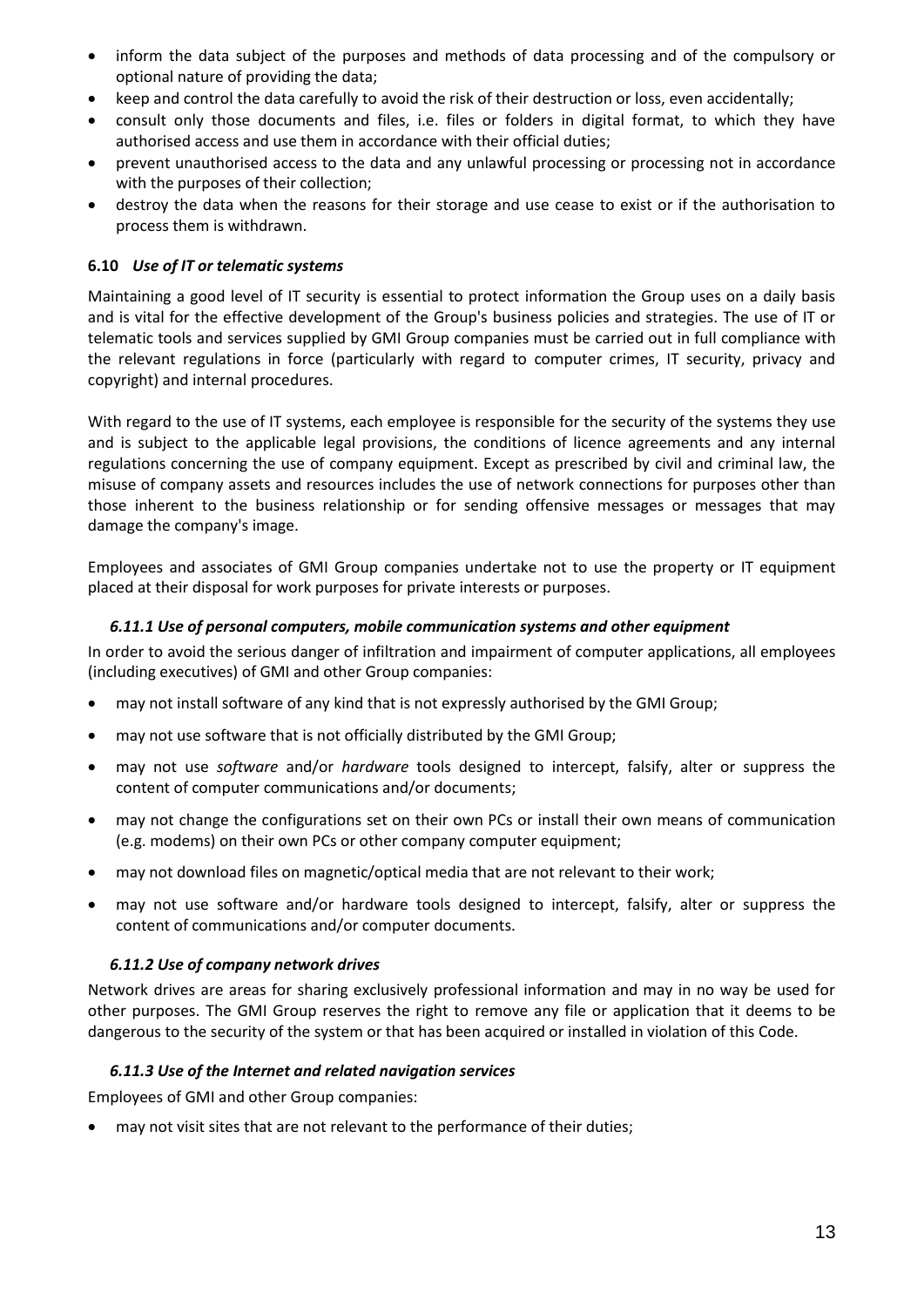- may not download free *software* (*freeware* and *shareware*) from Internet sites, unless expressly authorised by the Group;
- may not register on any site whose content is not work-related;
- may not participate for non-professional reasons in forums, use *chat lines*, electronic noticeboards or register in guest books even using pseudonyms (or *nicknames*);
- may not store computer documents of an insulting and/or discriminatory nature on grounds of sex, language, religion, race, ethnic origin, opinion or trade union and/or political affiliation;
- are strictly forbidden to connect to or otherwise access any site whose contents could constitute an offence against the person.

## <span id="page-13-0"></span>*6.11.4 Email*

While pointing out that email is a work tool, it is useful to point out to all employees (including managers) and associates who use the company's information systems that:

- Sending or storing messages (internal or external) that are offensive to common decency and/or discriminatory on the grounds of sex, language, religion, race, ethnic origin, opinion and trade union and/or political affiliation is prohibited;
- use of the company email address for participation in debates or forums is not permitted;
- emails may not be used for reasons unrelated to the performance of assigned duties.

#### <span id="page-13-1"></span>*6.11.5 Mobile phones*

GMI and other Group companies' telephone communications equipment, whether fixed or mobile, must be used for business purposes only, unless otherwise expressly authorised by company *policy* or regulations.

#### <span id="page-13-2"></span>**7. RELATIONS WITH PRIVATE PARTIES**

In addition to interactions with public administrations, the GMI Group is also committed to combating corruption in its relations with private companies and entities, in accordance with the provisions of Articles 2635 and 2635-bis of the Civil Code, which refer to an equal number of predicate offences for the administrative liability of entities pursuant to Legislative Decree no. 231/2001. To this end, in their respective Organisational, Management and Control Models pursuant to Legislative Decree 231/2001, GMI and the other companies belonging to the Group have laid down specific rules of conduct to prevent their occurrence, also identifying specific sensitive activities within the various corporate processes, through which they could be carried out by senior management or employees.

The GMI Group reiterates, however, its clear prohibition of the following behaviours, which are given by way of example but are not exhaustive:

- falsifying expenses, i.e. higher than those actually incurred, in order to create hidden funds with which to give or promise money to directors, managers, managers responsible for preparing the company accounts, auditors or liquidators of private companies (Article 2635(1) of the Civil Code), or to persons subject to the direction or supervision of one of the persons referred to above (Article 2635(2) of the Civil Code), so that they may perform or omit acts in breach of the obligations inherent to their office or obligations of loyalty;
- purchasing goods or services to be given to senior management of private companies or to persons subject to their direction or supervision, in order to obtain from them disloyal and economically disadvantageous conduct for the companies to which they belong;
- giving or promising money or other benefits to senior management, or to persons subject to their direction or supervision, in order to obtain from them an advantage for the Company, through the omission of actions in breach of the obligations inherent to their office or obligations of loyalty, and thereby causing damage to the company to which they belong.

Finally, as a further safeguard in this respect, the GMI Group requires its suppliers and associates to agree to abide by the rules and principles listed above, in the event that it uses them to carry out sensitive activities which are intended to have a potential impact on the commission of the crime in question.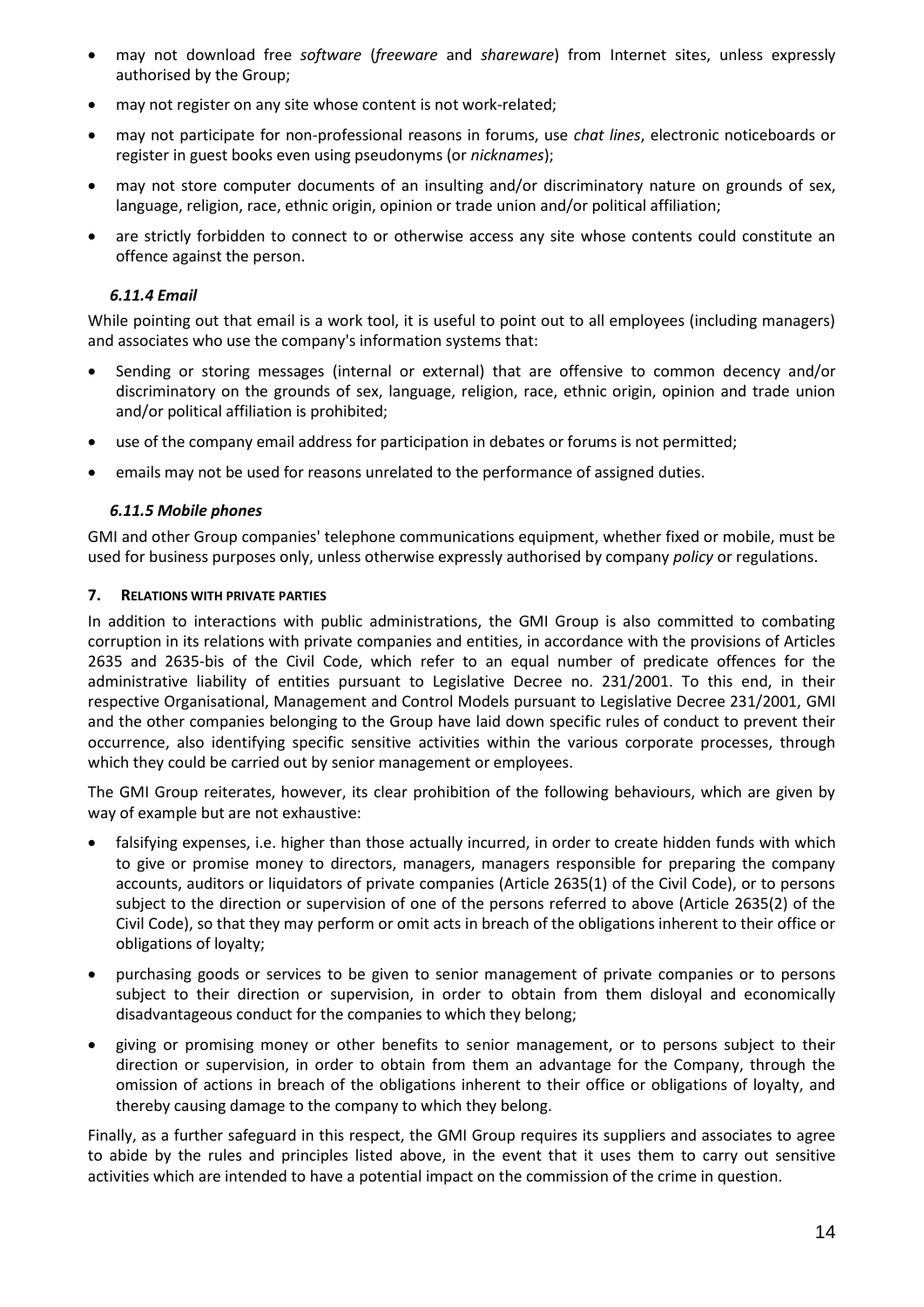## <span id="page-14-0"></span>**7.1** *Supplier relations*

The signing of a contract with a supplier should always be based on very clear relationships, avoiding, where possible, the assumption of contractual obligations involving forms of mutual dependence.

Sharing the Code of Ethics is a necessary condition for establishing and maintaining supplier relationships.

The GMI Group requires its suppliers of goods and services to fully comply with ethics, commercial propriety and legality, particularly with regard to laws protecting industrial and intellectual property, consumer protection laws, free competition and the market, and laws against money laundering and organised crime, as set out in this Code of Ethics.

The products and/or services provided must, in all instances, result from concrete business needs, justified and set out in writing by the respective managers responsible for making the spending commitment, within the limits of the available budget.

At the end of the relationship, and also before paying any relevant invoice, GMI Group checks the quality, adequacy and timeliness of the service received and the fulfilment of all obligations assumed by the supplier, in compliance with the requirements of tax legislation.

In relations with suppliers, therefore, the GMI Group ensures that it:

- observes the laws and administrative regulations in force regarding relations with suppliers;
- does not preclude any eligible company from being awarded the contract;
- evaluates suppliers' offers on the basis of technical competence, quality, reliability, service, costeffectiveness and loyalty;
- solicits the co-operation of suppliers to ensure that requirements in terms of quality and delivery times are constantly met, in accordance with mutually agreed rules;
- complies with licence agreements and industrial property laws, including those applicable to software;
- maintains a free and open dialogue with suppliers, in line with good business practices;
- does not itself participate in contests, competitions or promotions organised by suppliers;
- does not disclose information that must be kept confidential.

## <span id="page-14-1"></span>*7.1.1 Professionalism and collaboration*

The GMI Group establishes a highly professional relationship with its suppliers, based on availability, respect, courtesy, maximum co-operation and compliance with laws and regulations.

#### <span id="page-14-2"></span>*7.1.2 Criteria for selecting and managing suppliers*

The criteria for selecting suppliers are based on fair and impartial judgement. Selection is based on an assessment of the quality and cost-effectiveness of the services, technical and professional suitability, respect for the environment, health and safety at work and social commitment, in accordance with the rules laid down in the relevant regulations and procedures.

When carrying out existing business relationships or entering into new ones with suppliers, based on public information and/or information available under applicable law, the GMI Group:

- does not deal with parties involved in unlawful activities or with parties who lack the necessary requirements of professionalism and commercial reliability;
- does not maintain financial or commercial relations with parties that, even indirectly, hinder human development and contribute to the violation of fundamental human rights.

Personnel shall adopt all appropriate means and precautions to ensure transparency and propriety in business transactions. Among other things, it is mandatory that:

- the minimum requirements set and required for the selection of suppliers of goods and/or services to be procured by the GMI Group are strictly adhered to;
- the criteria for evaluating offers are established;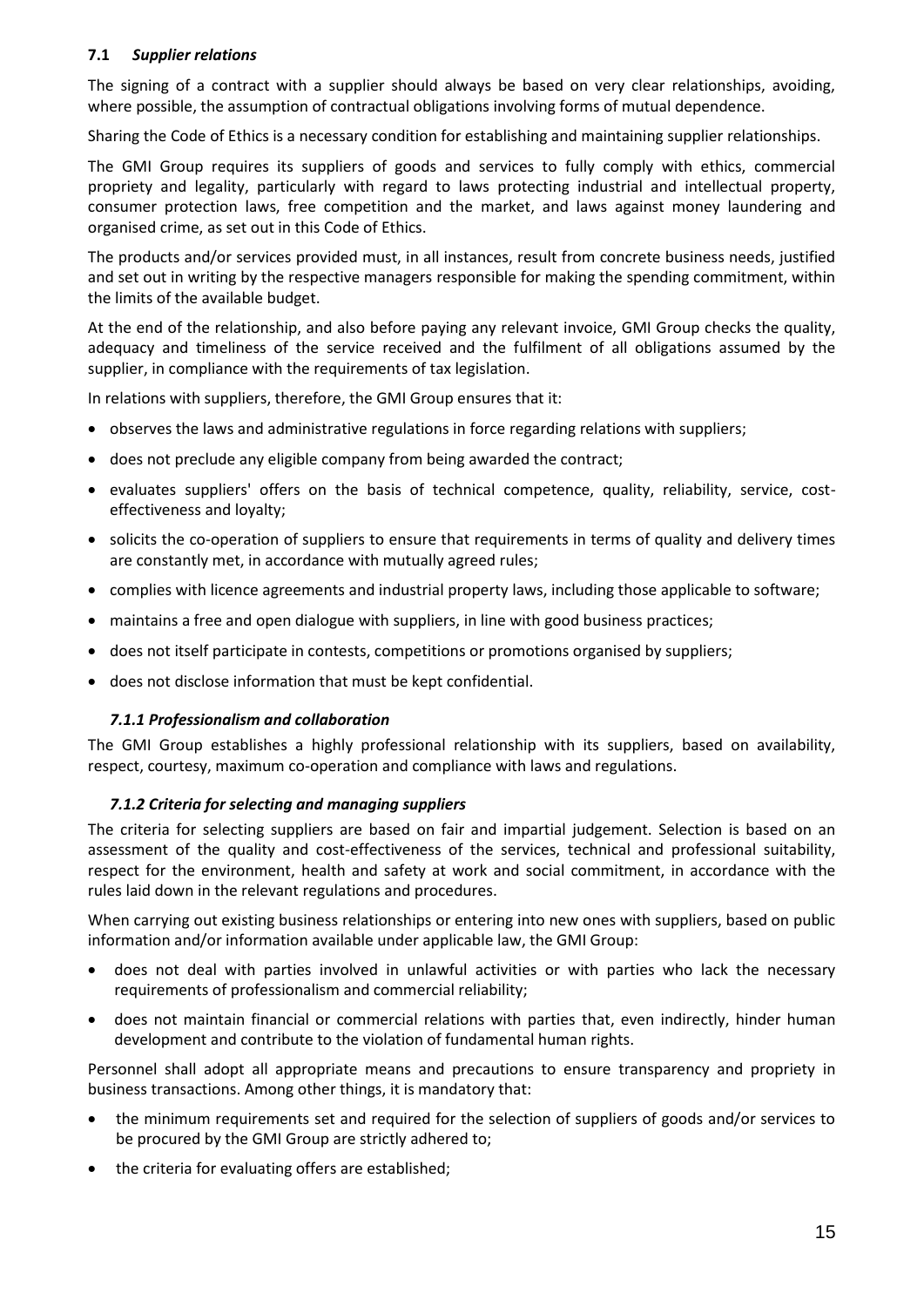• with regard to the commercial/professional reliability of suppliers and *partners*, all necessary information is requested and obtained.

## <span id="page-15-0"></span>**7.2** *Customer relations*

Relations with customers are managed according to principles of maximum co-operation, availability, professionalism and transparency, respecting confidentiality and the protection of *privacy*, in order to lay the foundations for a solid and lasting relationship based on mutual trust.

The GMI Group is committed to guaranteeing adequate quality and safety *standards* for its products/services by periodically monitoring the perceived quality and full compliance (in terms of origin, provenance, quality, quantity) of the aforementioned services/products with what is laid down in the aforementioned quality and safety *standards*, in its own contractual *standards* and in its commercial communications and advertising in general. These *standards* may be subject to monitoring.

The GMI Group also undertakes to always respond to suggestions and complaints from customers, using appropriate and timely communication systems.

Communications to customers should be clear, comprehensible and comply with applicable regulations.

The GMI Group does not engage in evasive or otherwise unfair practices and provides full disclosure to customers in order to avoid leaving out any element relevant to the customer's decision.

It is prohibited for any Recipient to be involved, for any reason whatsoever, in the marketing of products and services whose features (in terms of origin, provenance, quality, quantity) differ from those declared or agreed upon or bearing names, trademarks or logos likely to mislead the final consumer as to the quality, origin and provenance of the products/services offered.

Recipients are prohibited from giving money or benefits of any kind, or accepting them, in order to obtain or maintain business or to obtain an undue advantage in relations with their customers.

In particular, giving money or benefits of any kind to managers or employees of client companies in order to induce them to perform acts contrary to their official duties and/or their duties of loyalty is prohibited.

## <span id="page-15-1"></span>**8. RELATIONS WITH PUBLIC ADMINISTRATION**

#### <span id="page-15-2"></span>**8.1** *Integrity and independence in relationships*

<span id="page-15-3"></span>In order to ensure maximum clarity in relations with the Public Administration (hereinafter also P.A.), and to safeguard the overall interests of the GMI Group, relations with the P.A. are maintained exclusively through persons who are not in situations of conflict of interest with respect to the representatives of the institutions themselves and whose duties and related activities require them to maintain relations with public administration bodies. Gifts or acts of courtesy and hospitality to representatives of governments, public officials and public servants are permitted to the extent that their modest value does not compromise the integrity, independence and reputation of either party. Any such expenditure must be properly documented and justified.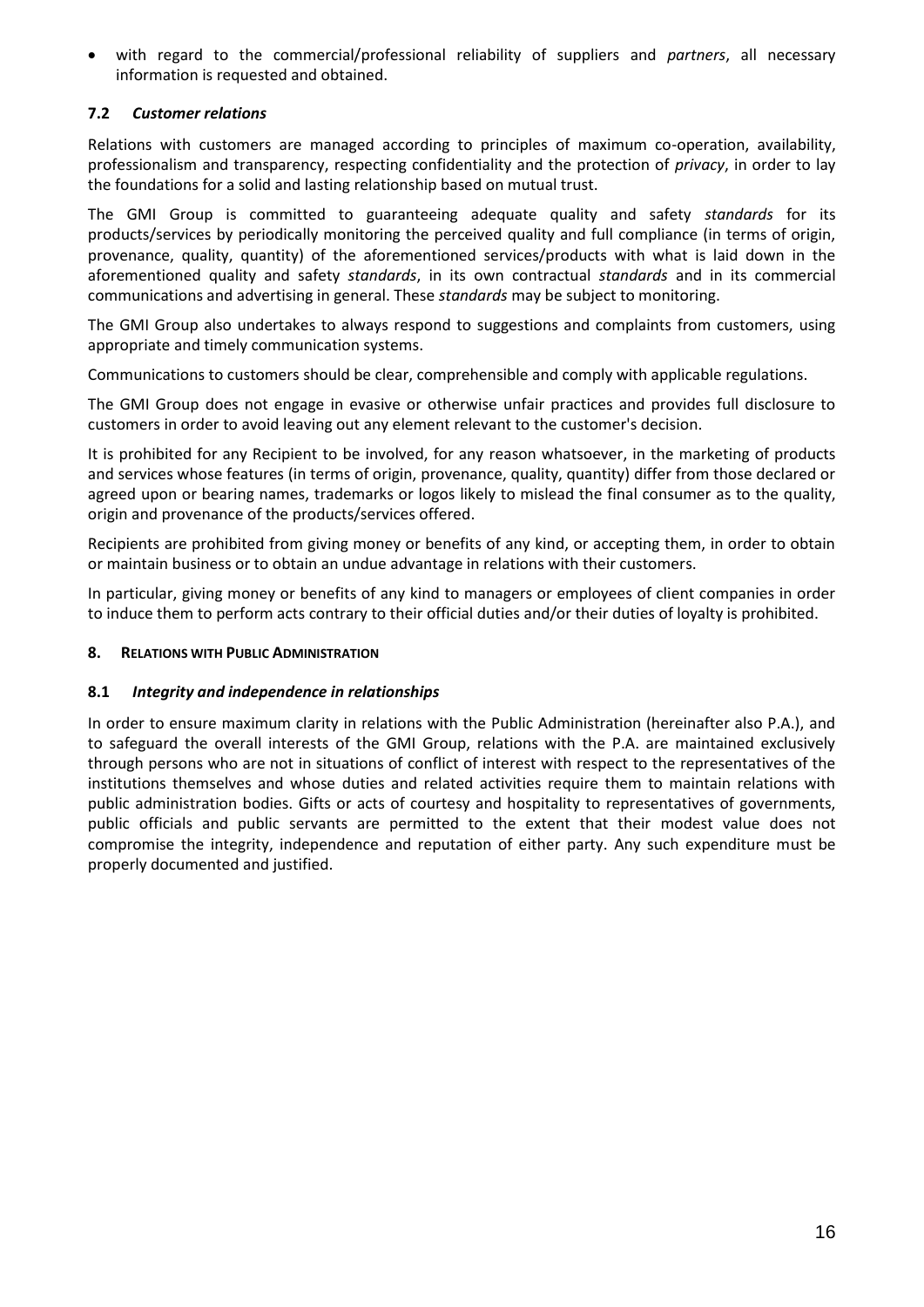#### *8.2 Legality, propriety and transparency*

The GMI Group shall conduct itself in compliance with the principles of legality, propriety and transparency, so as not to cause the Public Administration to violate the principles of impartiality and good performance to which it is constitutionally bound.

## <span id="page-16-0"></span>*8.3 Benefits and gifts*

The GMI Group condemns any behaviour, by anyone, involving the promise or direct or indirect offer of gifts or benefits (money, objects, services, favours or other advantages) to Public Officials and/or Persons in Charge of a Public Service, whether Italian or foreign, which may result in an undue or illegal interest and/or advantage for the Group.

## <span id="page-16-1"></span>*8.4 Institutional relations*

The GMI Group's relations with local, national or international institutions are based on the utmost transparency and propriety.

Relations with the political bodies of public institutions are limited to the functions assigned in strict compliance with the provisions of the law and regulations and may not in any way compromise the integrity and reputation of the GMIGroup.

To this end, the GMI Group undertakes not to offer, either directly or through intermediaries, sums of money, other means of payment or other benefits to public officials or persons in charge of a public service in order to influence their activity in the performance of their duties.

These requirements cannot be circumvented by resorting to different forms of contribution, such as sponsorship, appointments and consultancies, advertising, etc., with the same aims as those prohibited above.

## <span id="page-16-2"></span>*8.5 Authorisation requests and other business relationships*

In the context of any commercial negotiation, participation in a public tender procedure or submission of an authorisation request to the Italian and/or foreign Public Administration, it is prohibited to behave in such a way as to unlawfully influence the decisions of Public Officials or Persons in Charge of a Public Service, in order to obtain an undue or illegal profit or advantage for GMI and the other companies in the Group.

By way of example, in the course of a business negotiation, request or commercial relationship with Public Officials and/or Persons in Charge of a Public Service, whether Italian or foreign, the following actions may not be taken, whether directly or indirectly:

- taking into consideration or proposing in any way employment and/or business opportunities that may benefit Public Officials and/or Persons in Charge of a Public Service or their relatives and relativesin-law;
- offering gifts that are not modest in value;
- allowing the public official with whom the business deal is being negotiated, whether Italian or foreign, to induce employees or senior staff to give or promise unduly, to him or to a third party, money or other benefits, including by abusing their position or powers, in violation of the provisions of Article 319 quater of the Criminal Code;
- soliciting or obtaining confidential information that may compromise the integrity or reputation of either party;
- performing any other act aimed at inducing Public Officials, whether Italian or foreign, to do or omit to do something in violation of the laws of the State to which they belong;
- abusing their position or powers to induce or compel someone to make an undue promise of money or other benefits to themselves or others.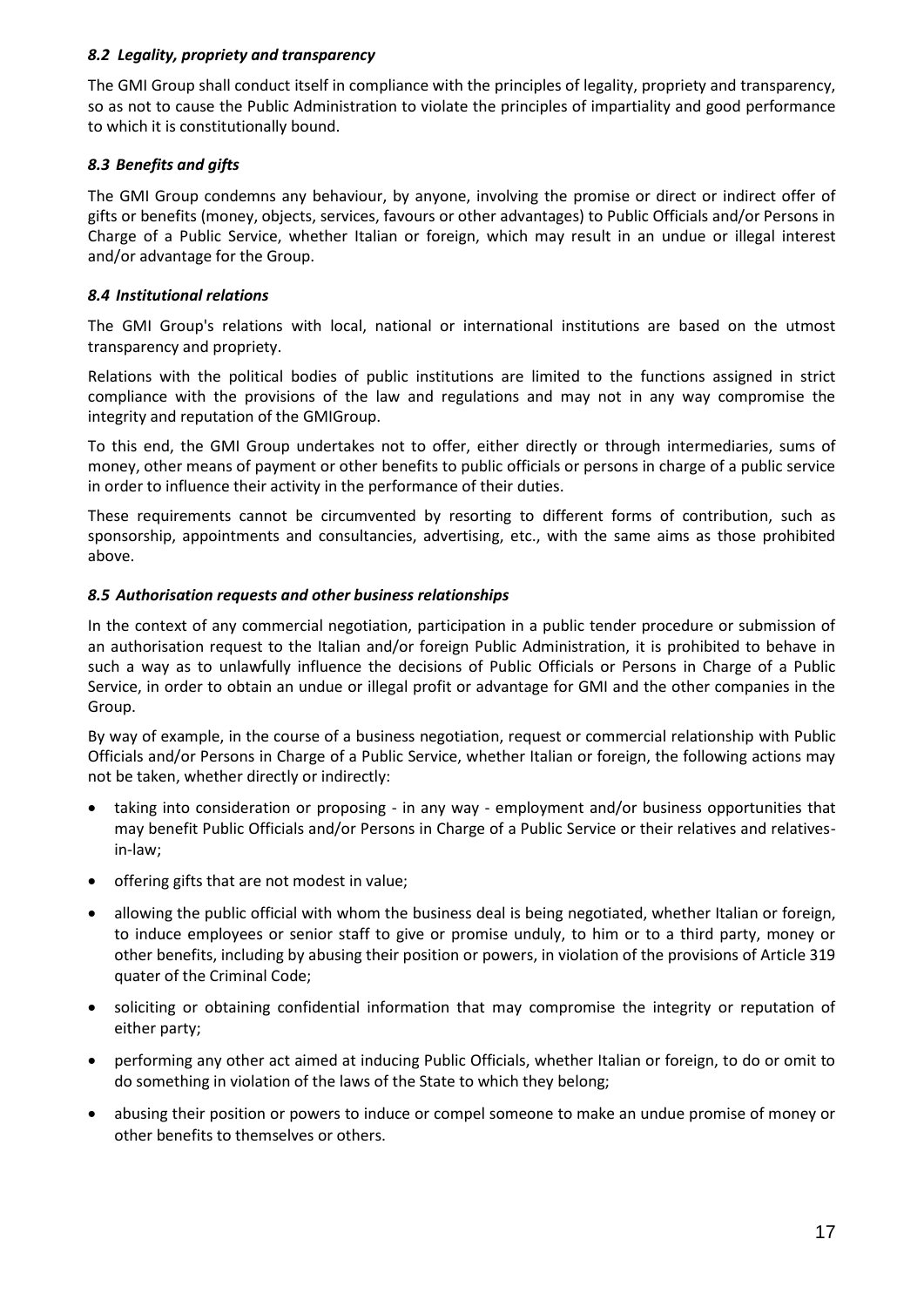#### <span id="page-17-0"></span>*8.6 Public Administration IT System*

In carrying out their activities, it is forbidden for employees, managers, consultants and collaborators of GMI and other companies in the Group to alter the operation of any computer or telematic system belonging to the Public Administration or manipulate the data contained therein.

## <span id="page-17-1"></span>*8.7 Funding, contributions and grants*

The use of grants, subsidies or loans obtained from the State or other public bodies or from the European Community for purposes other than those for which they were granted is prohibited.

The GMI Group condemns behaviour aimed at obtaining any type of contribution, financing or other disbursement (from the State, the European Community or any other national or foreign public body) by means of altered or forged declarations and/or documents, or through omitted information or, more generally, through artifice or deception, including those carried out by means of a computer or telematic system, aimed at misleading the allocating Body.

The persons in charge of the department shall monitor all confidential information they may become aware of, as well as record and report any document they draft and/or submit to the Public Administration and public bodies in general, in compliance with the law and internal procedures.

#### <span id="page-17-2"></span>*8.8 Participation in legal proceedings*

In the event of involvement in legal proceedings, the GMI Group is committed to proceeding in a proper manner, in compliance with the law, the rules contained in this Code of Ethics and internal procedures.

In particular, in the course of legal proceedings in which companies belonging to the Group may be involved as a party, it is prohibited for employees, members of corporate bodies and associates to:

- promise/give to a Public Official (e.g. a magistrate, clerk or other official), a sum of money or other benefit for themselves or for a third party in exchange for an act of their office, with the aim of obtaining an advantage for the company in legal proceedings;
- promise/give to a Public Official (e.g. magistrate, registrar or other official), a sum of money or another benefit for themselves or for a third party, in order to make them omit/delay an act of their office or to make them perform an act contrary to their official duties so as to obtain an advantage for the company in legal proceedings;
- mislead the State or other public body by artifice or deception in order to obtain an advantage for the company in legal proceedings;
- alter (in any way) the operation of a computer/telematic system or interfere (in any way and without authorisation) with data/information/programs contained in or pertaining to a computer/telematic system in order to obtain an advantage for the company in legal proceedings.

#### <span id="page-17-3"></span>*8.9 Interaction with Customs Authorities and proper management of related obligations*

Company personnel, suppliers and specialised consultants working on behalf of the GMI Group are required, when dealing with Customs Authorities, to comply fully with the European Union Customs Code, adopted by EU Regulation 952/2013, and with all other national and international provisions in force. In this respect, any unlawful conduct resulting in damage to the financial interests of the European Union through fraud against the Community or the unlawful movement of goods and products is condemned.

GMI and the other companies in the Group formalise their relations with freight carriers and/or consultants in customs matters, ensuring a clear division of roles and responsibilities in the management of all the main obligations to which they are subject in connection with the import and/or export of goods and products. However, the supervisory role of the Corporate Functions in the formalities carried out for the processing and submission of applications, declarations, requests for permits and licences, or in the transmission of further documentation necessary for the clearance of goods, remains unchanged.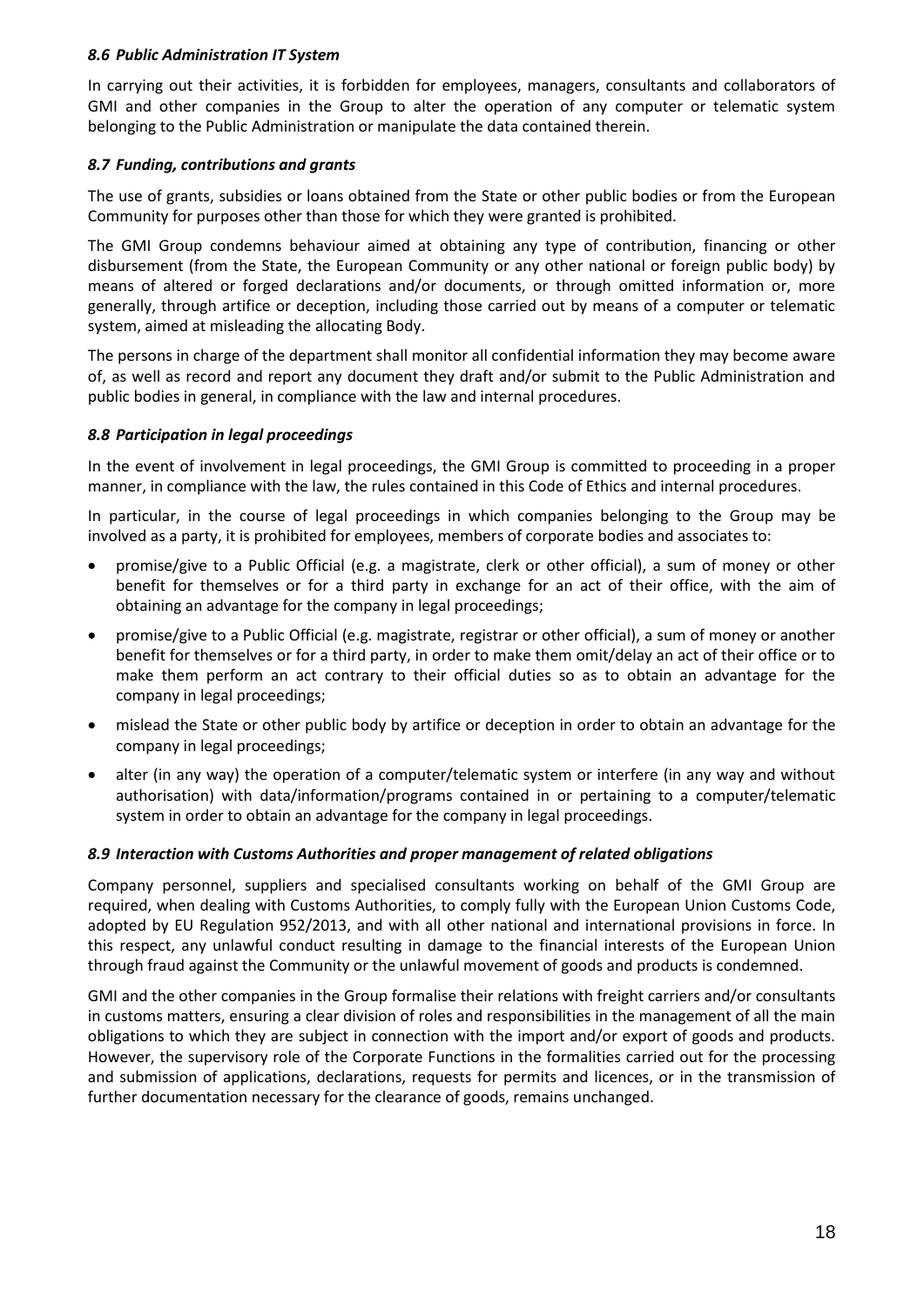#### **9 RULES OF CONDUCT REGARDING FINANCIAL STATEMENTS AND MANAGEMENT OF TAX OBLIGATIONS**

<span id="page-18-0"></span>In full compliance with the regulations in force, the GMI Group's core value is compliance with the principles of truthfulness and propriety with regard to any document indicating economic, equity and financial values relating to the companies belonging to the Group. To this end:

- the GMI Group adopts an internal system for measuring and controlling tax risk through operating procedures aimed at assigning specific roles and responsibilities to internal departments in the area of tax compliance, even when these are delegated to external consultants and tax firms. the relevant departments periodically review the tax regulations applicable to Group companies;
- the GMI Group condemns any behaviour aimed at altering the accuracy and truthfulness of the data and information contained in the financial statements, reports or other corporate communications required by law and addressed to shareholders, the public and the auditing company;
- all persons called upon to draw up the aforementioned documents are required to verify, with due diligence, the accuracy of the data and information that will then be used to draw up the aforesaid documents;
- the GMI Group adopts appropriate accounting and administrative procedures and manuals to ensure easy and immediate control over compliance with the applicable "Accounting Principles";
- the bodies in charge of drawing up the financial statements and corporate communications must base their activities on compliance with internal procedures, basing their actions on the principles of propriety and good faith, i.e. acting with the ordinary diligence of a good parent. They must also avoid situations of conflict of interest, even if only potential, in the performance of their duties;
- the GMI Group requires that the Administrative Bodies of Group companies, managers, associates and employees behave correctly and transparently in the performance of their duties, especially in relation to any request made by shareholders, other supervisory bodies or the auditing company in the exercise of their respective institutional duties;
- any conduct aimed at causing damage to the integrity of the company's assets is prohibited;
- any act, simulated or fraudulent, aimed at influencing the will of the members of the shareholders' meeting in order to obtain the irregular formation of a majority and/or a different resolution is prohibited;
- directors, management, associates and employees are required to keep the information and documents acquired in the performance of their duties confidential and not to use them for their own benefit;
- the persons entrusted with the transmission of documents and information during audits and inspections by the competent public authorities shall conduct themselves in good faith and with propriety, being bound to perform their task with the diligence of an agent. They must also maintain an attitude of maximum willingness and cooperation with the inspection and auditing bodies;
- obstructing in any way the activities of public supervisory authorities that come into contact with GMI Group companies as a result of their institutional duties is prohibited.

## **10 RULES OF CONDUCT FOR HEALTH AND SAFETY AT WORK**

<span id="page-18-1"></span>GMI and the other Group companies, undertake to protect the moral and physical integrity of their employees, consultants, associates and all stakeholders in the performance of their activities.

To this end, GMI and the other companies in the Group ensure that their employees, members of corporate bodies and associates carry out their activities in working environments that are suitable for safeguarding their health, safety and physical and moral integrity, in compliance with the laws and regulations in force. For this reason, they promote responsible and safe behaviour and adopt all the safety measures required by technological evolution to ensure a safe and healthy working environment, with the specific aim of preventing and above all impeding the crimes of manslaughter and serious or very serious bodily harm committed in violation of the rules on the protection of health and safety at work.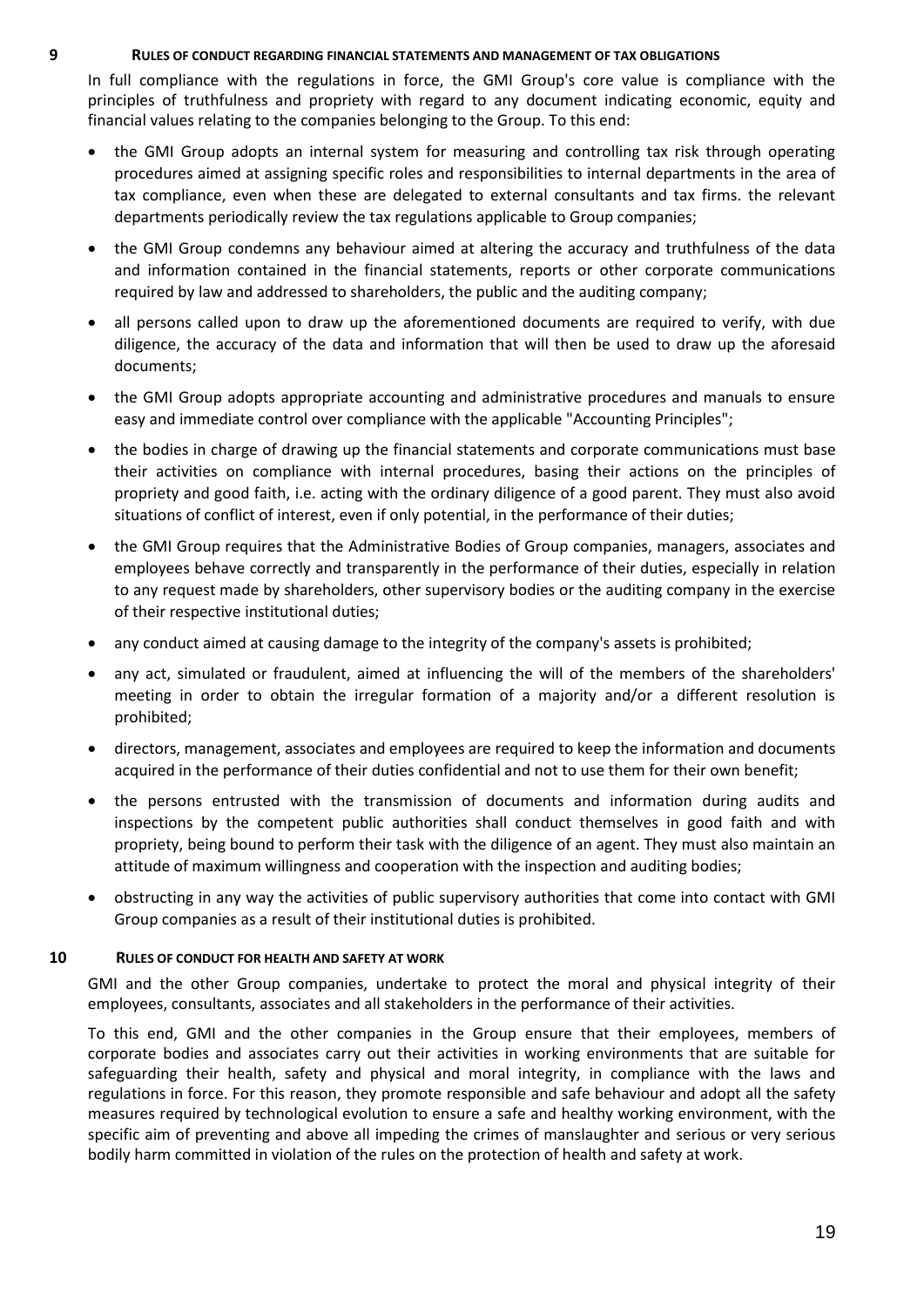GMI and the other companies in the Group are therefore responsible for fulfilling all the legal obligations set out in Legislative Decree 81/2008 ( Consolidated Safety Act).

With this in mind, GMI Group companies ensure the identification and creation of positions that provide the necessary technical expertise and powers for the verification, assessment, management and control of risk.

## <span id="page-19-0"></span>**11 METHODS OF IMPLEMENTATION, CONTROL AND SANCTIONS**

## <span id="page-19-1"></span>*11.1 Implementation of the Code of Ethics*

The Board of Directors of Gruppo Manifatture Italiane S.p.A. shall approve the Code of Ethics, as well as any changes/additions thereto, by Board resolution.

The Board of Directors shall ensure that the Code of Ethics is updated and revised as necessary and shall assess any proposals for amendment/supplementation made by the Supervisory Board.

The companies belonging to the GMI Group shall also adopt the Code of Ethics with their own board resolutions, adapting it, where necessary, to the particular features of each company in line with their management and organisational autonomy.

#### <span id="page-19-2"></span>*11.2 Knowledge and application*

This Code of Ethics is brought to the attention of all Recipients and can be consulted on the GMI Group's website.

Any doubts concerning the application of this Code must be promptly discussed with senior management in conjunction with the Supervisory Board.

In no way can acting to the advantage of the GMI Group justify conduct that conflicts with the Code of Ethics.

All Recipients are required to ensure that these rules are properly applied and complied with.

#### <span id="page-19-3"></span>*11.3 Remarks*

All Recipients are required to comply with this Code and to report any conduct that does not comply with the principles and rules contained herein.

This Code also forms an integral part of the Organisation, Management and Control Model adopted by GMI and the other companies in the Group pursuant to Legislative Decree no. 231/2001.

Any reports of alleged offences or violations, with particular reference to the predicate offences provided for in Legislative Decree no. 231/2001, shall be addressed to the specifically appointed Supervisory Board; reports may also be made anonymously and brought to the attention of the Supervisory Board within the company.

Regardless of the communication channel used by the person making the report, the GMI Group is committed to treating all reports received with confidentiality and discretion, in line with the legal provisions in force, and to safeguarding the anonymity of the whistleblower, ensuring that he or she is not subject to any form of retaliation.